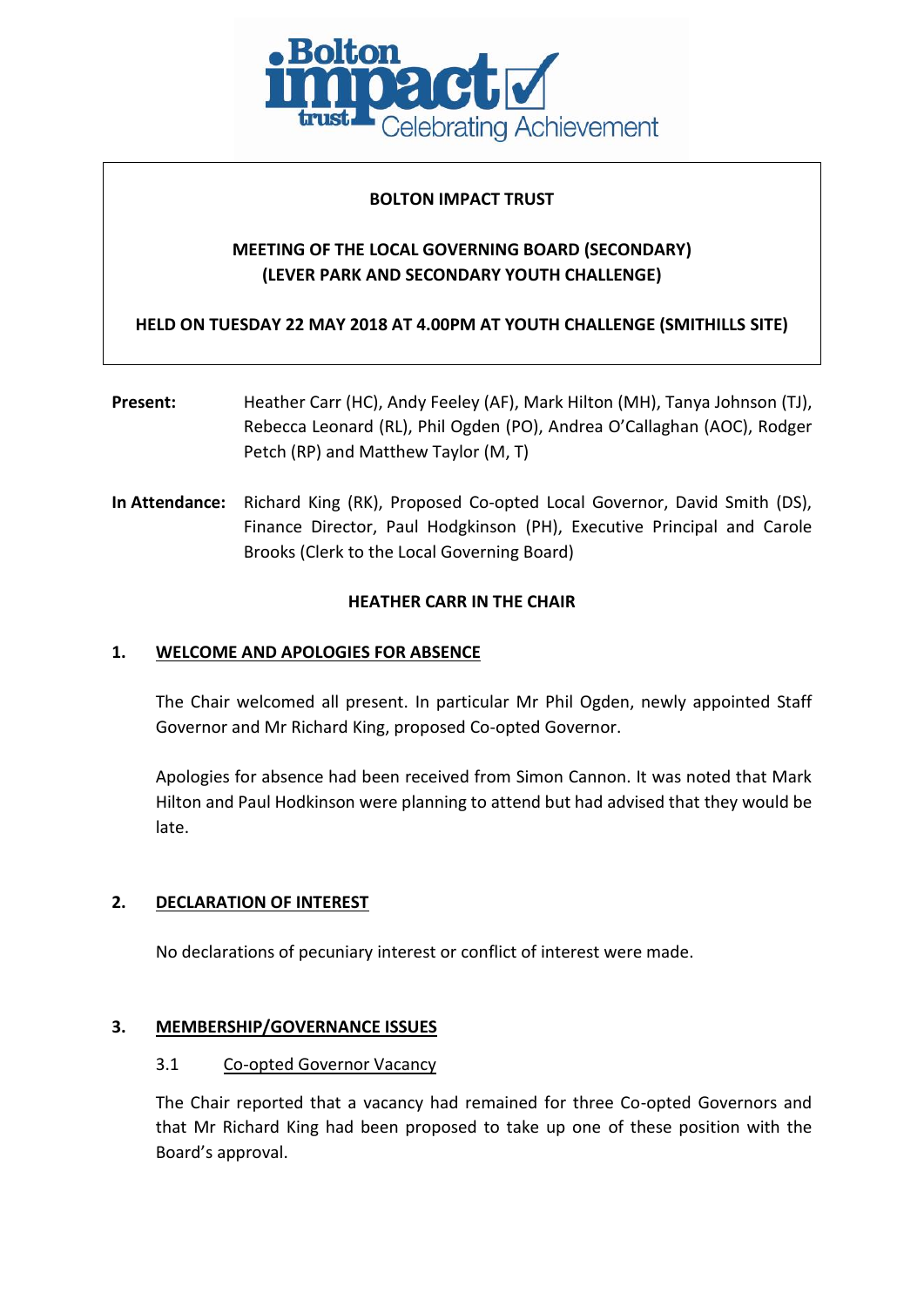Governors discussed this matter and unanimously approved of the appointment of Mr King as a Co-opted Governor.

The Clerk presented Mr King with a welcome to Governance pack containing a welcome letter and a number of forms for his completion. It was noted that some of the forms were to be returned to her and some to David Smith at the earliest opportunity. It was also noted that the welcome letter included 'set up' instructions to access the Bolton Governance Gateway for which he was required to undertake in order to access the agenda and supporting papers for the next meeting.

The Clerk referred to the two remaining vacancies and asked if these were required to be filled at this time.

Governors discussed if there was a need to seek further Governors to fill the remaining two vacancies. It was noted that at the last meeting PH had reported that he felt the Board was currently very strong with no gaps in skills at this moment in time and had proposed that the Board did not actively seek to recruit any further Governors at this time and wait until there was a requirement. This was agreed.

### **Agreed:**

- i) That Richard King be appointed as a co-opted Governor to serve a four year term of office.
- ii) Not to actively seek any further co-opted Governors (up to a maximum of 8) until it was deemed a requirement.

## 3.2 Review of Link Governor Roles and responsibilities

The Chair referred to a discussion at the last Chairs Briefing where the importance of Governors performance and impact on the Governing Board had been highlighted.

Governors were asked if they were all happy and confident in their link roles noting if there were any problems or concerns to raise them with the Chair and PH to enable the matters to be addressed effectively and ensure effective governance was maintained.

The Clerk noted that the newly appointed Governors would need to be assigned to a specific area and suggested that discussion for this item be put on hold and returned to once PH arrived at the meeting. This was agreed.

Following the arrival of PH to the meeting. PH reported that following a review of the link Governor roles at the Medical LGB it had been decided to create a new link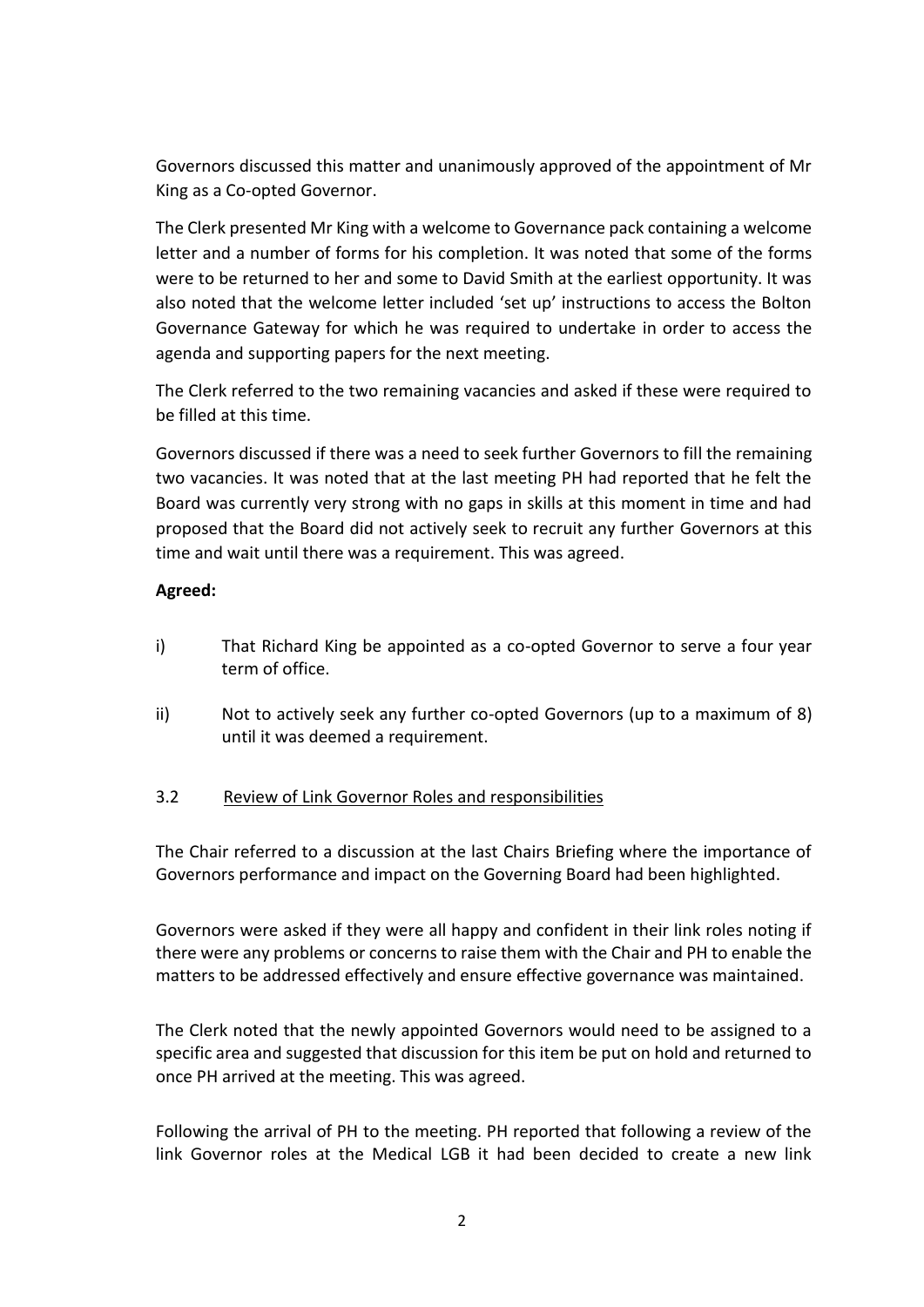Governor role to monitor Soft Outcomes for Children including Attendance, Engagement and Personal Success targets (PST's).

Governors discussed this requirements and felt it a welcome addition. PH therefore suggested, with the Boards approval, that one of the new Governors take up this responsibility. This was agreed.

PH also proposed that the Secondary LGB link Governors also follow the same protocol as for the other LGB's and undertake their individual link responsibility across both sites.

It was therefore suggested and

**Agreed:** that the following Governors take up responsibility for:

- Behaviour Siobhan Gulshan
- Health and Safety across both sites Phil Ogden
- Outcomes and Performance Vulnerable Groups (COG and Gloves) Simon Cannon
- Soft Outcomes (newly created position) Richard King

PH proposed that he meet with Richard King (RK), newly appointed Governor to further discus the requirements of the role.

### **Action:**

- i) PH make the necessary arrangements to meet with RK to further discuss the requirements of the role.
- ii) PH to circulate an updated list of each link Governors roles and responsibilities at the earliest opportunity following this meeting.

#### 3.3 Declaration of Eligibility

The Clerk tabled a copy of the revised Declaration of Eligibility form for Governors completion. It was noted that this had recently been updated for specifically for academy purposes.

The Clerk requested that Governors complete this and return it to her before the end of the meeting.

All Governors with the exception of those not present completed and returned the form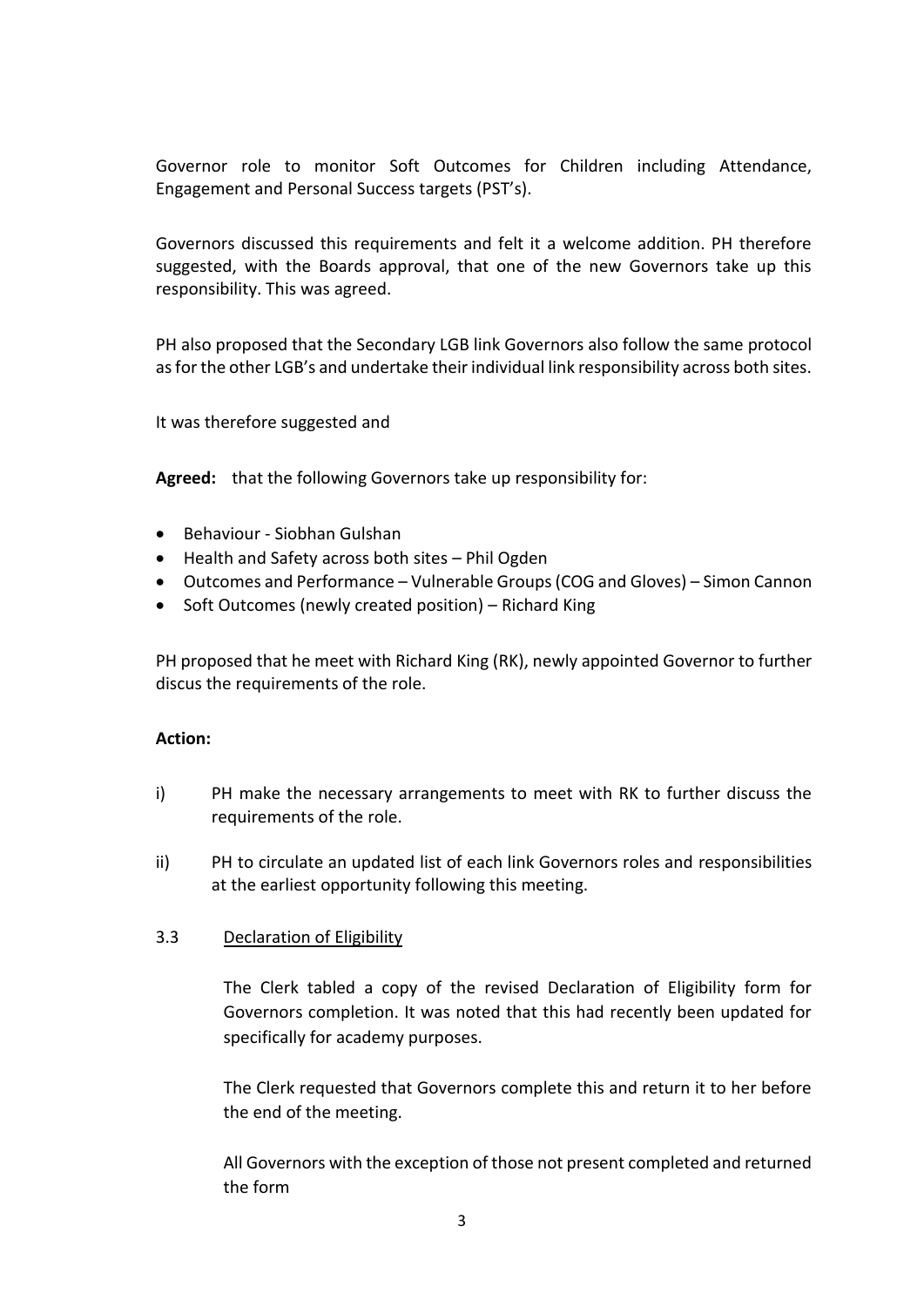**Action:** Governors not present at this meeting to complete the Declaration form at the next meeting and return it to the Clerk.

#### **4. MINUTES OF THE LAST MEETING AND MATTERS ARISING**

Governors had received a copy of the minutes of the last Local Governing Board (LGB) meeting held on 6 February 2018 for their review and approval.

The following amendments were noted:

- Page 10, item 6.4.2 amendment required to the spelling of the word PIXL.
- Page 13, item 7 the financial figure should read £426K

#### **Matters Arising**

#### Item 4.4, bespoke training

DS reported that bespoke training in respect of Health and Safety was to be arranged for the late summer /early autumn term 2018. It was noted that this been put on hold until confirmation of the recently appointed Governors had been made. It was felt that each LGB were now almost at capacity and once the Health and Safety link Governor role had been confirmed for both sites, this could be arranged and he would forward an invite for all Governors to sign up to their attendance.

**Action:** DS to circulate a date and related details of the bespoke Health and Safety training to all Governors at the earliest opportunity.

#### Item 4.5 Governor Skills Audit

DS asked that all Governors who had not completed and returned the skills audit do so at the earliest opportunity to enable the analysis to be completed effectively. It was noted that the audit would be circulated to any newly appointed Governors for their completion and return to DS.

#### **Action:**

i) DS to circulate the skills audit questionnaire to all newly appointed Governors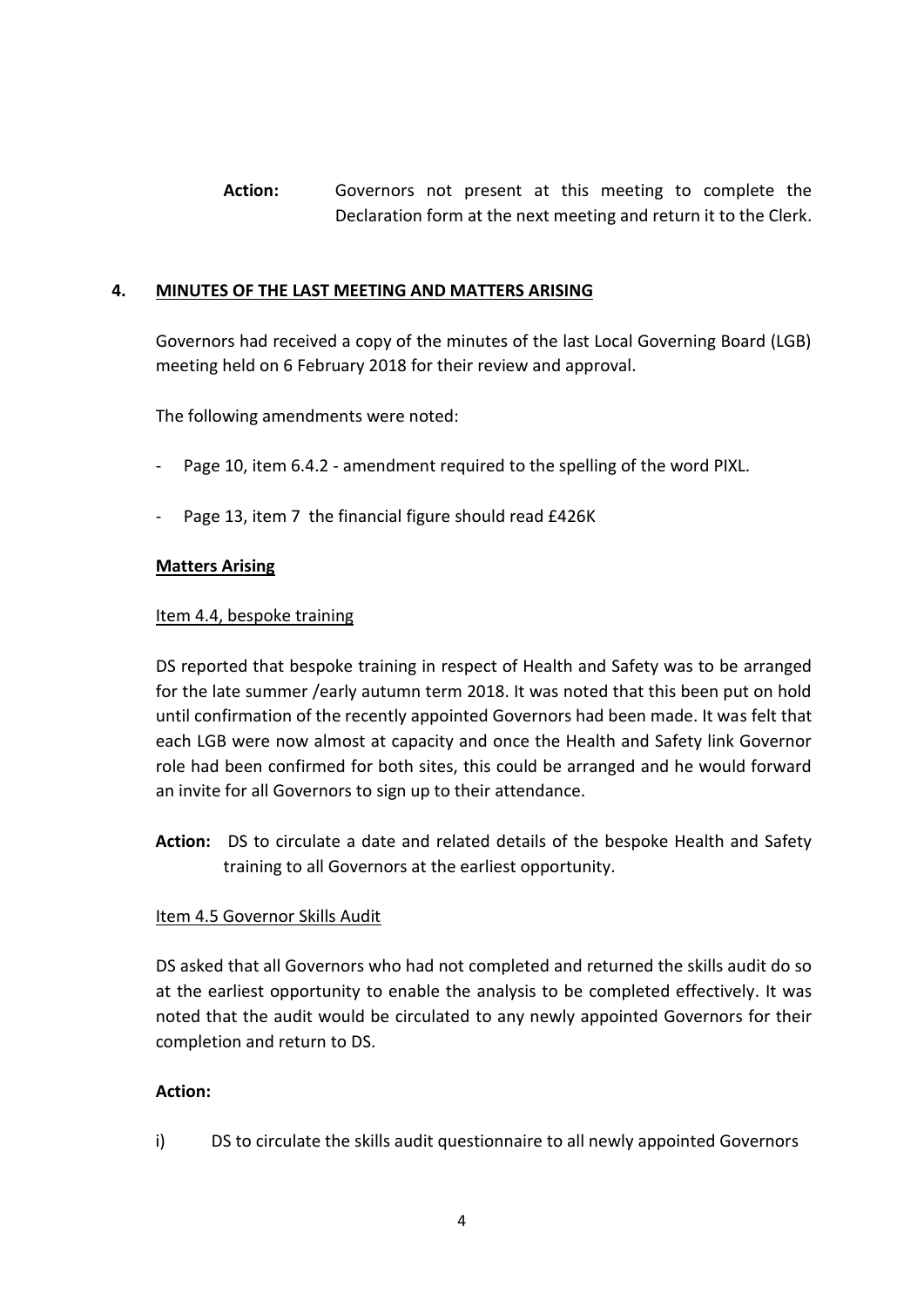ii) All Governors to complete and return the skills audit to DS at the earliest opportunity.

### Item 6.4, Pupil Voice Review

AF reported that he had not yet completed this review but would ensure that this was undertaken at the earliest opportunity, with a report back at the next meeting.

**Action:** AF to undertake a 'pupil voice' review and report back at the autumn term 2018 meeting.

#### Item 11, Policy Approval – Safeguarding and Child Protection Policy

The Chair asked if the Safeguarding and Child Protection Policy had been approved at Trust level as it wasn't on the agenda for this meeting.

RL confirmed that the Policy had been reviewed and recently approved at Trust Level, by the Risk and Audit Committee.

- **Agreed:** That the minutes of the meeting held on 6 February 2018 be received and approved as a correct record subject to the following amendments being made:
- Page 10, item 6.4.2 spelling amendment required to the word PIXL.
- Page 13, item 7 the financial figure should read £426K

#### **5. NOTIFICIATION OF ANY OTHER BUSINESS**

There were no items of 'any other business' reported.

#### **6. NOMINATED GOVERNOR REPORTS**

#### 6.1 Chairs Briefing

The Chair reported that she had attended the summer term Chairs' Briefing held on Monday 14 May 2018.

The Chair had compiled a report relating to the items discussed as circulated to all Governors via the Gateway, prior to the meeting for their review and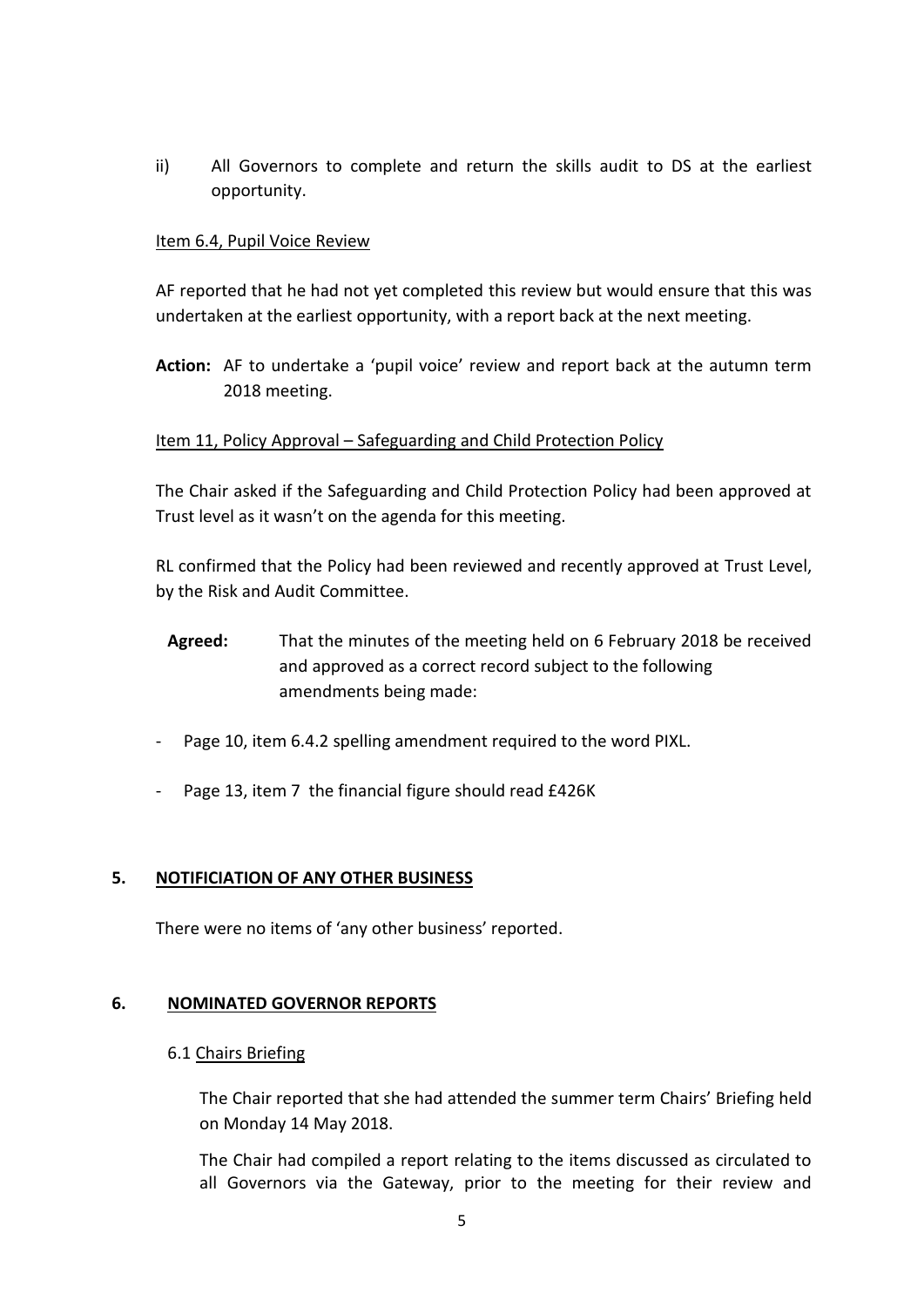information. It was noted that the majority of items discussed were on the agenda for this meeting.

- Summer term meeting updates
- General Data Protection Regulations (GDPR)
- Governance Services Clerking and Support Survey 2018 & Training and Development SLA for Academy & Multi-Academy Trusts.
- Leadership Development Programme
- Governance & Impact Review of the Year
- DfE Governance Competency Framework People & Structures

PH arrived at the meeting

Governors were directed back to item 3.2 following the arrival of PH as previously agreed, to enable effective discussion and agreements to be made in respect of the Link Governor Roles and responsibilities.

#### 6.2 Link Governors Report on Training / Recent Training undertaken

The Clerk reported that the 2018/19 Governance Training Programme would be available on the Governor Exchange before the end of the current term and that governors would be informed via email when it was available.

A briefing session for link governors would be held on Wednesday 19 September 2018 and further information would be provided to the Link Governor in due course.

The Clerk suggested that any newly appointed Governors access the new Governor Induction course.

RL, Link Governor for training noted that she had not been made aware of any training accessed by Governors since the last meeting.

Governors were requested to forward details of any courses attended to enable effective maintenance of the Boards training records.

The Clerk noted that all LA courses accessed that were available in the Governor Services training programme offered would also be logged on the Gateway following Governors attendance for each Governors personal records.

RL reported that she and Matthew Taylor as Academy Leads had attended Safer Recruitment training.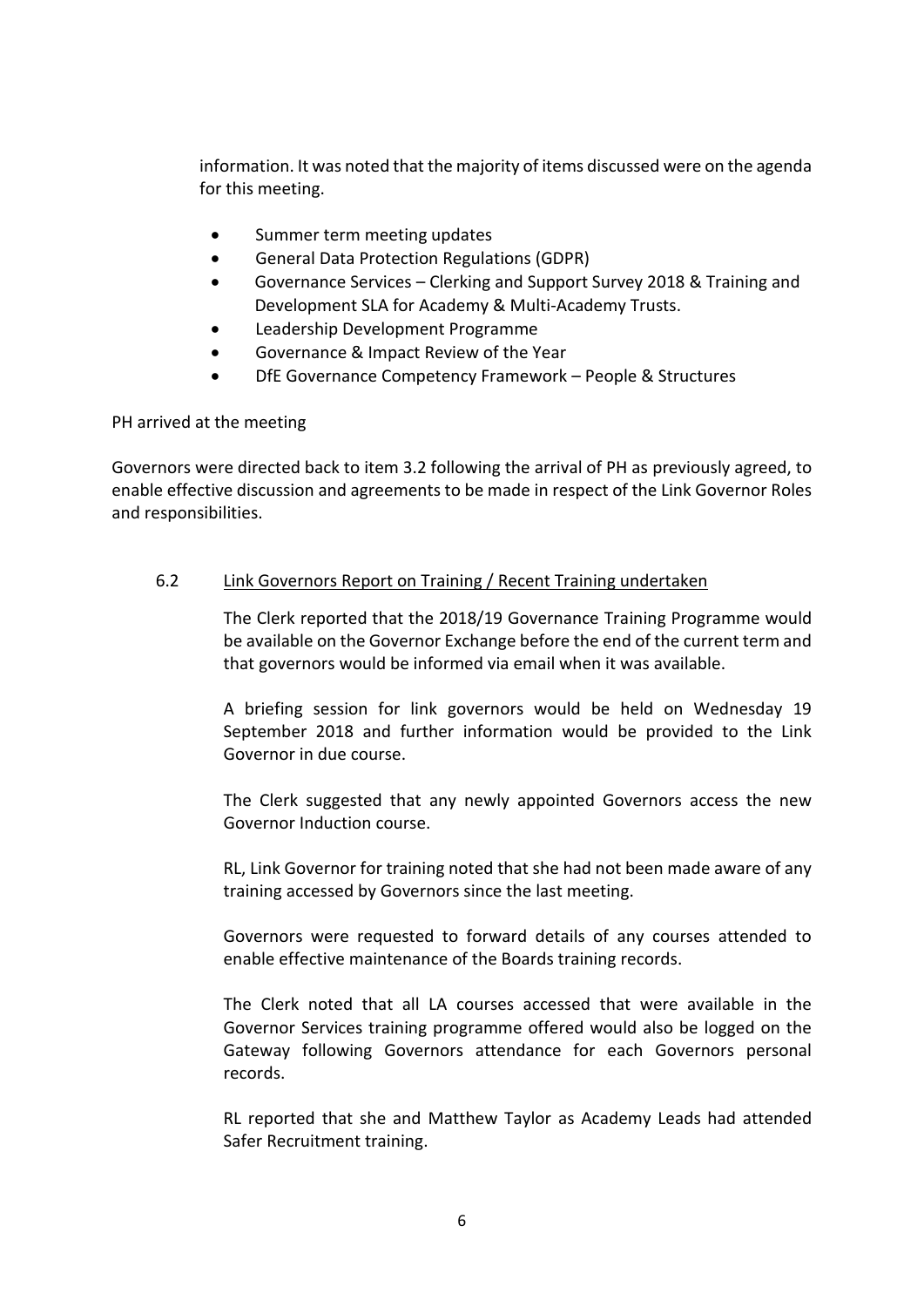AOC and AF confirmed that they had also undertake the refresher training for Safer Recruitment.

Mark Hilton Arrived at the meeting.

### 6.3 Nominated Link Governor Reports

The Clerk referred to the protocol for the timely submission of Link Governor Report's, as a number of these had been forwarded to the Clerk after the original agenda had been circulated.

Governors discussed this matter and

- **Agreed:** to forward all visit reports to the Academy Leads by an agreed due date to be determined for each termly meeting.
- **Action:** Academy Leads to advise all link Governors of the agreed due date for receiving submission of their visit reports to be circulated with the agenda papers via the Gateway**.**

A number of link Governor visits had taken place since the last meeting. Reports had been included within the agenda circulation as follows:

## 6.3.1 Health and Safety Compliance at Youth Challenge - D Reynolds

RL reported that this report had been compiled by Mrs Reynolds, Link Governor on the Primary LGB following her recent visit to YC. It was noted that the report covered the same areas for both LGB's.

RL proposed that now PO had now been appointed as the Link Governor for the Secondary LGB that they undertake a joint visit to Youth Challenge in the future as similar questions would likely be raised. This was agreed.

The Chair referred the Health and Safety Policy and asked if this was a 'Trust wide 'Policy or if it was the responsibility of each LGB to review and approve.

RL explained that it was a 'Trust Wide' Policy. It was noted that there was currently no local procedure due to the shared use and nature of the building. A meeting was to be arranged as soon as possible with the other users of the building to review this matter; the date would be shared with the link Governors of both LGB's to invite them to attend.

**Agreed:** That Phil Ogden and Mrs D Reynolds (Primary LGB) Undertake joint inspections of Youth Challenge in future.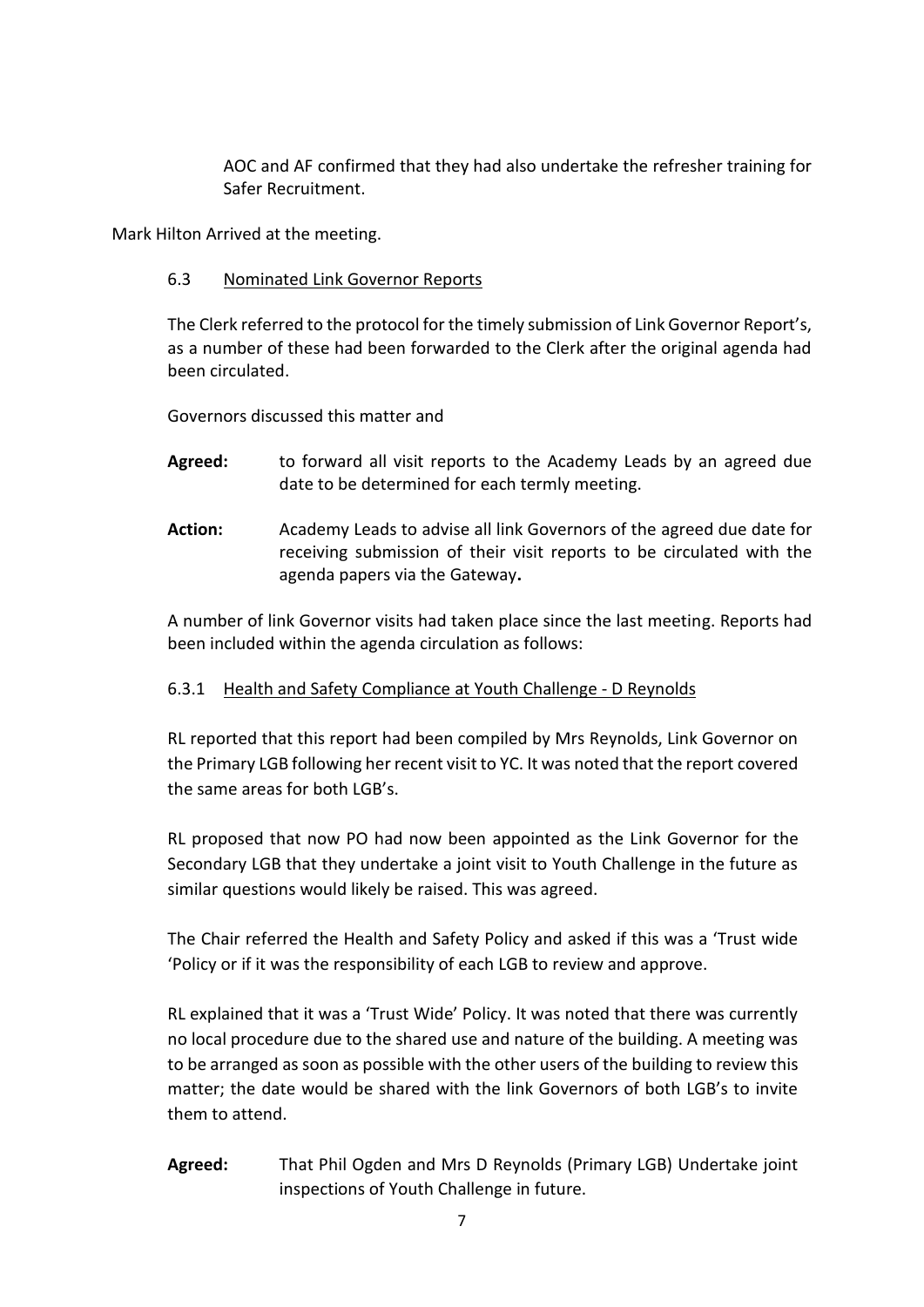**Action:** RL to make the necessary meeting arrangements to discuss a local procedure with other users of the building and invite PO and Mrs Reynolds (Primary Health and Safety link Governor) to attend.

### 6.3.2 Single Central Record (SCR) Primary/Secondary Academy

RL reported that the circulated report in respect of the review of the Single Central Record for Youth Challenge had been undertaken by Mrs Reynolds from the Primary Academy and therefore the circulated report contained the information required by both LGB's.

MT informed Governors that the SCR for Lever Park was to be reviewed at the start of the next term with a report to Governors circulated once completed.

### 6.3.3 Safeguarding LP - T Johnson

A report in respect of Safeguarding at Lever Park School (LP) had been circulated with the agenda papers.

TJ reported that she had undertaken a very positive safeguarding visit to both LP and YC. It was felt that having Governor Week with a specific meeting date had been very useful for her planning purposes.

TJ reported that the implementation of C-Poms at LP was now very well embedded and had stream lined reporting and information management.

TJ commended the staff within both settings for their diligence and efficiency in recording and reporting all safeguarding concerns.

It was also noted that it would be useful for all Governors and visitors to be provided with a lanyard to wear during their visit to the academy. It was noted that this was critical for Ofsted purposes.

**Action:** PH/RL to ensure that lanyards had been ordered by the administrative team.

#### 6.3.4 Safeguarding YC - T Johnson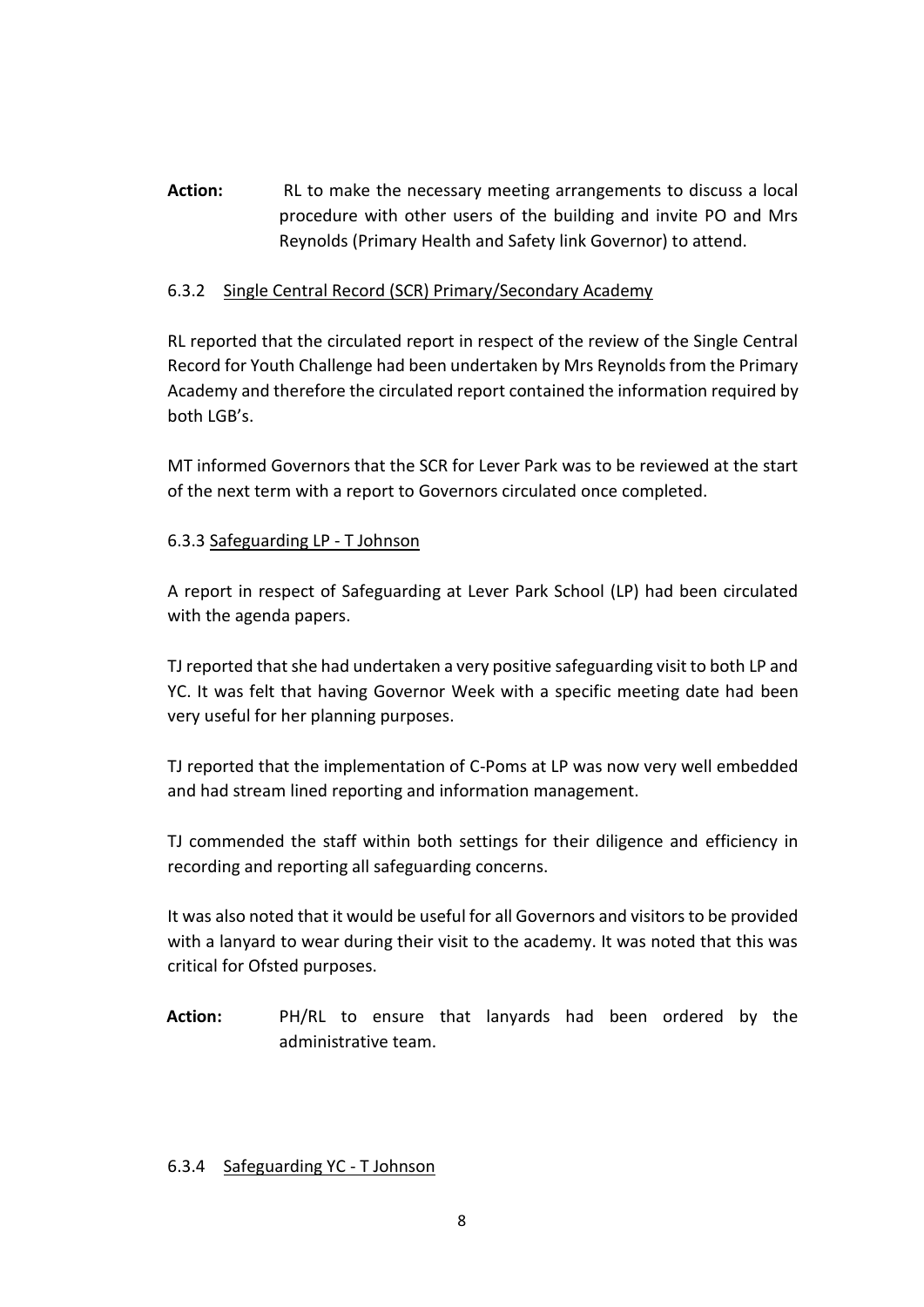The report following TJ's safeguarding visit at Youth Challenge (YC) had been circulated with the agenda papers for Governors review and information

TJ noted that this visit had also been very positive, Governors were guided through the details provided within her report.

RL noted that a positive safeguarding learning walk had taken place, with spot checks being undertaken and safeguarding questions asked to a wide range of staff members, to ensure that compliance and best practice was maintained at all times. These spot checks would continue on a half termly basis with an agreed theme.

TJ and RL referred to the training hub noting that this was proving very successful for all attendees in sharing best practice across the Trust.

RL confirmed that the Safeguarding Policy had been shared with all staff at a recent briefing and signed acceptance and understanding of the policy and procedures had been completed and returned by all staff.

TJ confirmed that exceptional best practice had been demonstrated across both settings.

#### 6.3.5 Curriculum - YC - S Cannon

A report compiled by SC following his visit to YC in respect of Curriculum, 'Gloves' 'and the core purpose of the provision had been received by all Governors.

In the absence of SC, RL explained that as a new Governor this visit had initially been focussed on gaining familiarity of the provision and YC setting.

RL reported that the visit had been very positive noting that SC had made a very effective contribution providing a number of welcome suggestions as to how to further improve the setting, all of which were to be considered. It was felt that with the suggestions and challenge provided that SC was a great addition to the team.

#### 6.3.6 Teaching and Learning -  $YC - A Feeley$

A report following AF's visit to YC had been circulated to Governors. AF discussed the content of the report providing challenge and support in order to 'get to the heart of' any teaching and learning issues.

AF noted that a wealth of data had been provided and a number of recommendations had been made, including how data could be presented more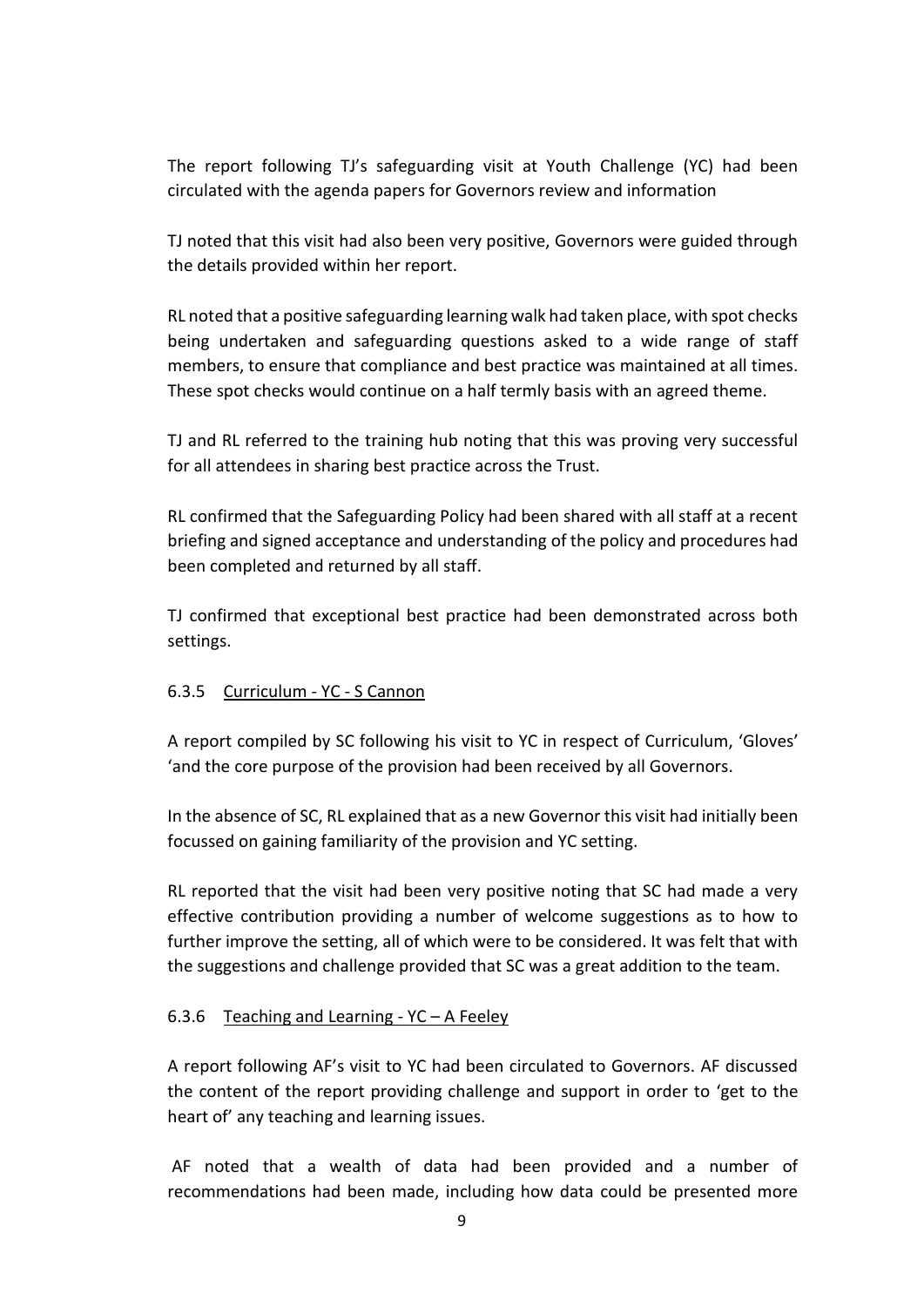effectively to provide an accurate picture highlighting any trends and also to help leaders identify any key areas for improvement in order to show the progress and successes made more effectively.

RL noted that arrangements would be made for RL and PH to further discuss the recommendations made and make the necessary change.

# 6.3.7 Teaching and Learning -  $LP - A$  Feeley

Further to his circulated report, AF referred to the calm atmosphere at LP noting that the discipline of the challenging pupils was to be commended. HC concurred with the comments made.

It was noted that a review of the behaviour policy had also been undertaken with a scripted response being given for any potential issues.

PH noted that the pupils were to be commended as were the staff for their excellent management of them.

AF reported that a tighter focus was required regarding the systems in place for areas of enhancements and strength. PH noted that arrangements were in place for PH and MT to further discuss this matter.

AF referred to pupil progress and suggested that a review of the number of support staff may be required to enable pupils to further develop and make progress.

PH referred to a number of pupils that may have 'missed out' on the 'key skills' due to their personal back grounds. It was noted that Personal success targets (PST's) were individual and the progress made was not always academic. Some pupils were required to 're-engage with society' and their progress in this area was equally important and required to be captured in the same way any academic progress.

Governors were referred to a wall display in the room currently being used for this meeting at YC that gave examples of individual pupils PST's. RL noted that these were all monitored effectively.

## 6.3.8 Academy Finance – M Hilton

Governors had received the report following MH's link Governor visit in respect of Finance and Capacity.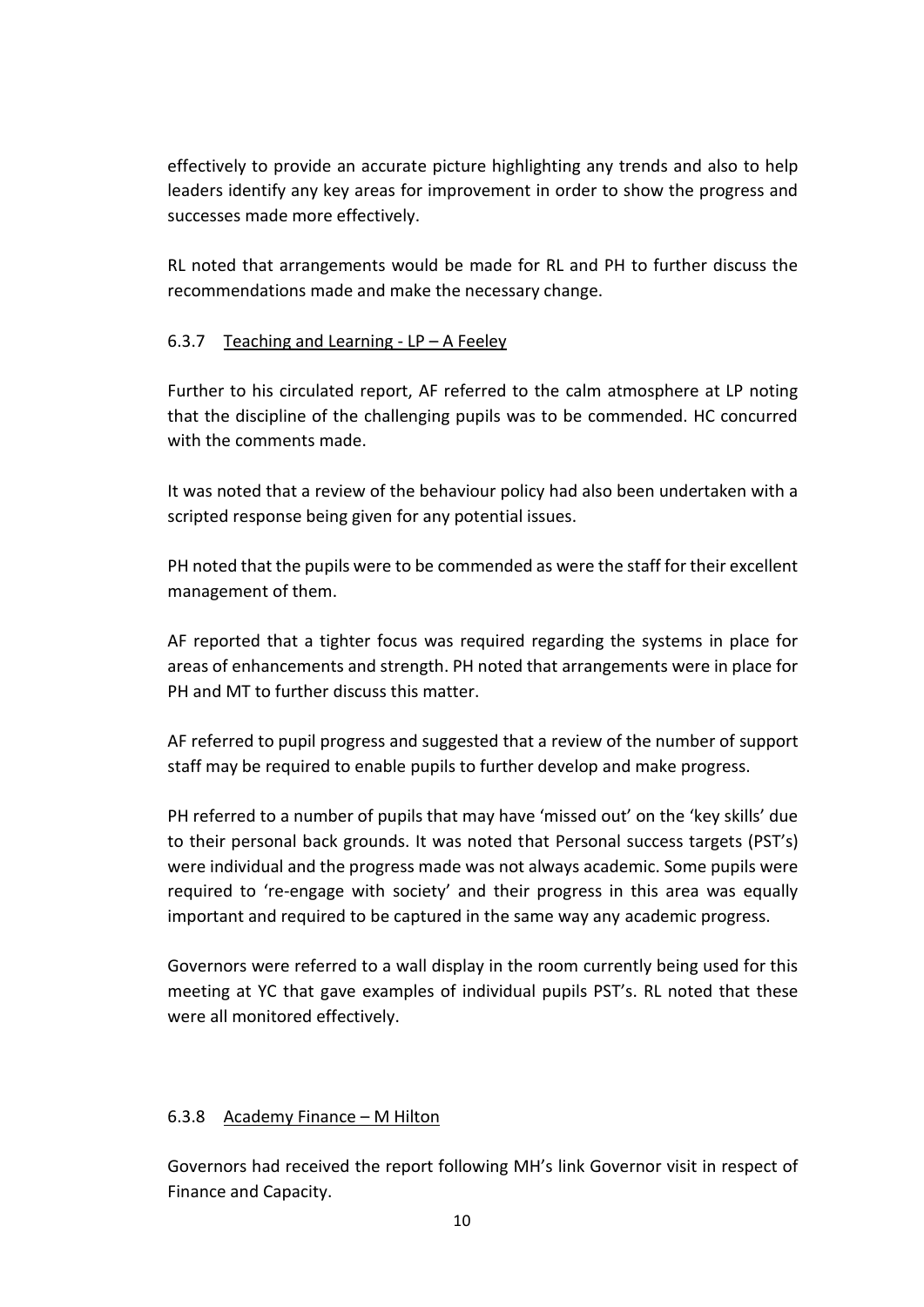Mr Hilton reported that capacity remained an issue and was under on-going review. A number of suggestions had been made as per the circulated report including the compilation of a RAG rating report to assess the current position and actions required for the Trust to reach the required potential and sustained improvement.

PH noted that capacity for sustained improvement had been raised as an issue at another LGB meeting. It been suggested that this be included as a key priority on the SEF for each academy. PH noted that this was currently being considered.

MH referred Governors to his report for information in respect of Finance matters.

**Action:** PH, RL, MT and MH to meet to further discuss capacity issues and consider including capacity for sustained improvement as a key priority in the SEF's across each Academy as appropriate.

The Chair and PH thanked all Governors for their commitment to attending Governor Week and for submitting their reports.

PH noted that Governors presence around each setting was also beneficial for the pupils helping them get used to unfamiliar faces.

RL commended the process noting that she had seen a marked improvement in pupil's behaviour when visitors are in the building.

PH commended the members of the LGB noting that they had been very supportive and challenging in their link roles providing a clear evidence base in the provision of their reports.

At this point in the meeting MT referred to future link Governor visits and asked if there could be an 'agreed theme' prior to the visits taking place so that Governors can really focus on a particular area and thus challenge staff even more.

PH noted that the agreed theme could be set by the Academy Leads as appropriate.

AOC noted that the autumn term would set its own theme as there would be outcomes from the summer term to be analysed and discussed.

SG apologised for not having completed her Link Governor visit to date. It was noted that arrangements to meet with Behaviour Leads for both YC and LP would be made and a report presented to Governors in the autumn term.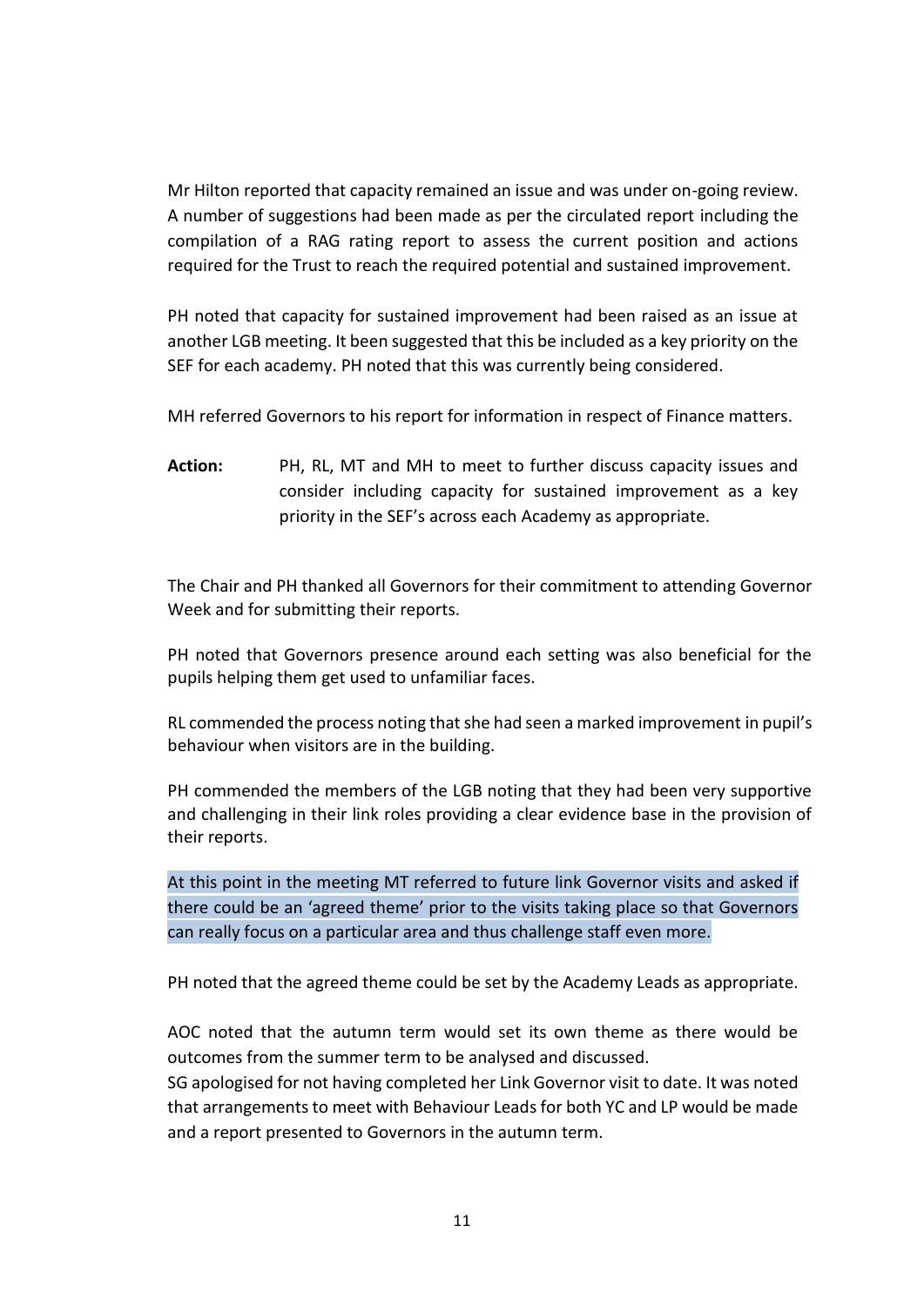RL informed Governors that if any Governor could not undertake their visit during 'Governor Week' that alternative arrangements could be made to suit the availability of all parties.

- **Action:** PH to circulate the revised Governor Schedule for the 2018/19 academic year to all Governors.
- 6.4 Bolton Governor Conference: Positive Futures for Children and Young People

The Clerk reported that the Governance Services Team were to hold their annual Governor Conference on Saturday 3 November 2018 from 9am until 2pm at the Bolton Mercure Georgian House, Blackrod, with the theme of Curriculum, Enrichment and Diversity.

Further information and costings would be provided in due course.

The Chair asked Governors to let her know if they were interested in attending.

### **7. CURRENT FINANCIAL POSITION**

Governors had received a copy of the financial monitoring reports 2017/18 The report gave information in relation to Youth Challenge (YC) (Secondary provision) and Lever Park as at the end of April 2018. Mr Smith noted that the report highlighted the projected financial position for the YC Academy and Lever Park School and an explanation of the significant variances.

DS noted that approval of the Academy spending plan was undertaken at Trust level and was to be approved by the Finance and Premises Committee in June. It was noted that the academy financial year ran from September to August not from April to March as was the case for most LA Schools.

Governors were informed that finance continued to be a challenge across the whole Trust but confirmed that the Trust were currently in a balanced position. There had been some budgetary issues regarding funding and classification of pupils at Lever Park Academy but that work with the Chair of the Trusts Risk and Audit Committee was currently being undertaken to resolve the issues.

PH confirmed that discussions with the LA, the Regional Schools Commissioner (RSC) and the Education Funding Agency (EFA) had been undertaken previously to address the issues, to no avail, but that this matter was still a major priority and would continue to be pursued with the support of the Trustees.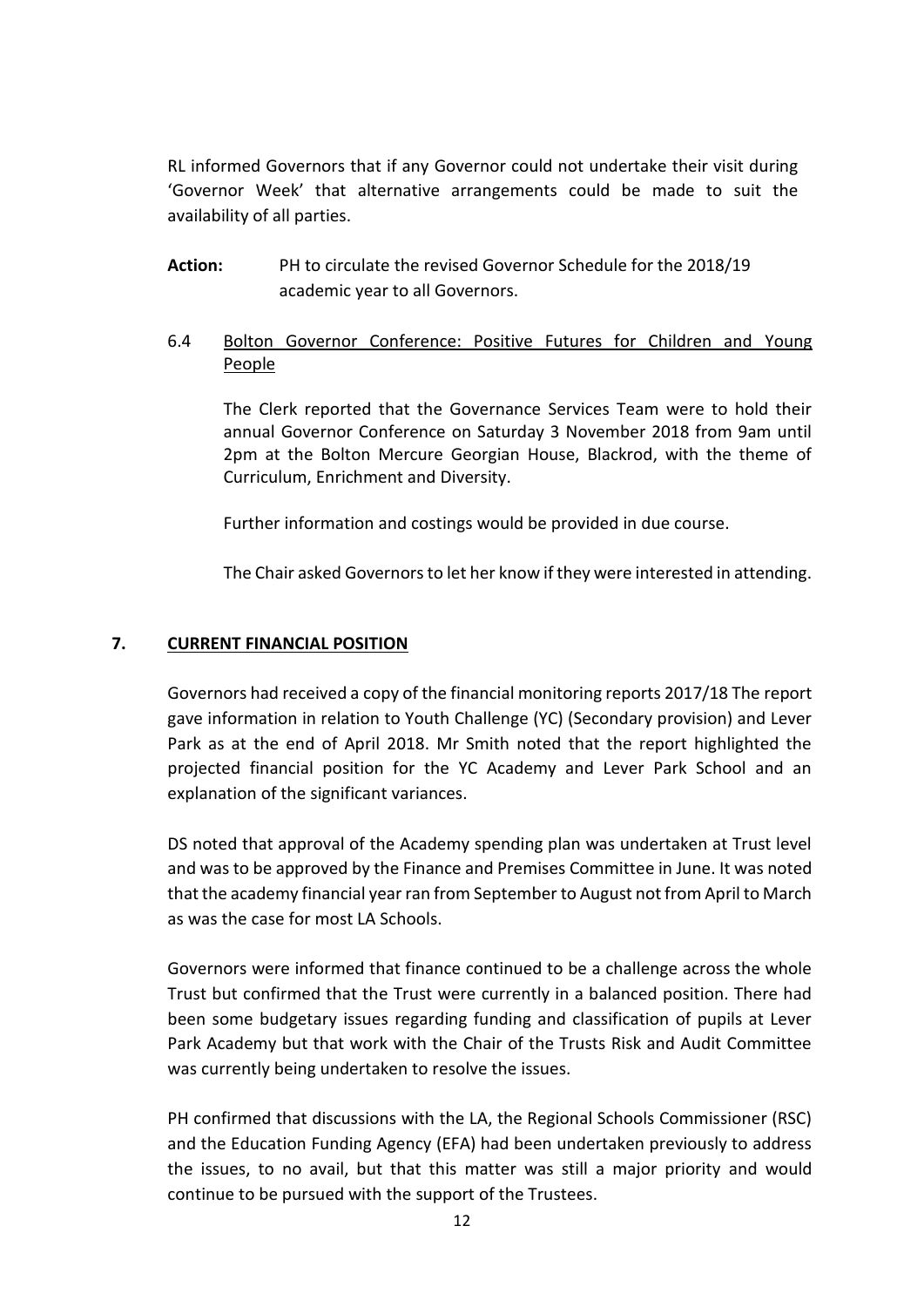Governors were assured that discussions were on-going, the Chair of the Risk and Audit Committee in his role as a Trustee would further present the issues and proposals made to the LA and relevant bodies. It was hoped that they would accept the proposals.

MT confirmed that the Academy was not receiving enough funding to cover the amount of pupils attending. It was noted that the staff team were desperately wanting to support the pupils but were left frustrated, fearing that the provision could become diluted with less staff available to meet pupils needs.

PH noted that Governors would be informed as soon as any further information was available.

**Agreed:** That Governor's receive and note the information presented within the circulated financial report.

## **8. ACADEMY LEAD REPORTS TO LOCAL GOVERNORS**

A copy of the Academy Leads report for:

- i) Lever Park
- ii) Secondary Youth Challenge

had been circulated with the agenda papers for Governors review and information.

#### **Lever Park Report**

MT presented his termly report to the LGB. The circulated report gave an in depth report of the following areas:

- Pupil Numbers
- Current Numbers (May 2018)
- Safeguarding
	- Safeguarding
- Health and Safety including
	- Evacuation/Invacuation drills
- Personal Success Targets (PST's) and Progress
	- Whole school summary (PST Headlines)
	- Individual pupil summary versus PST'S including behaviour and attendance)
- Pupil Profile/Outcomes December 2017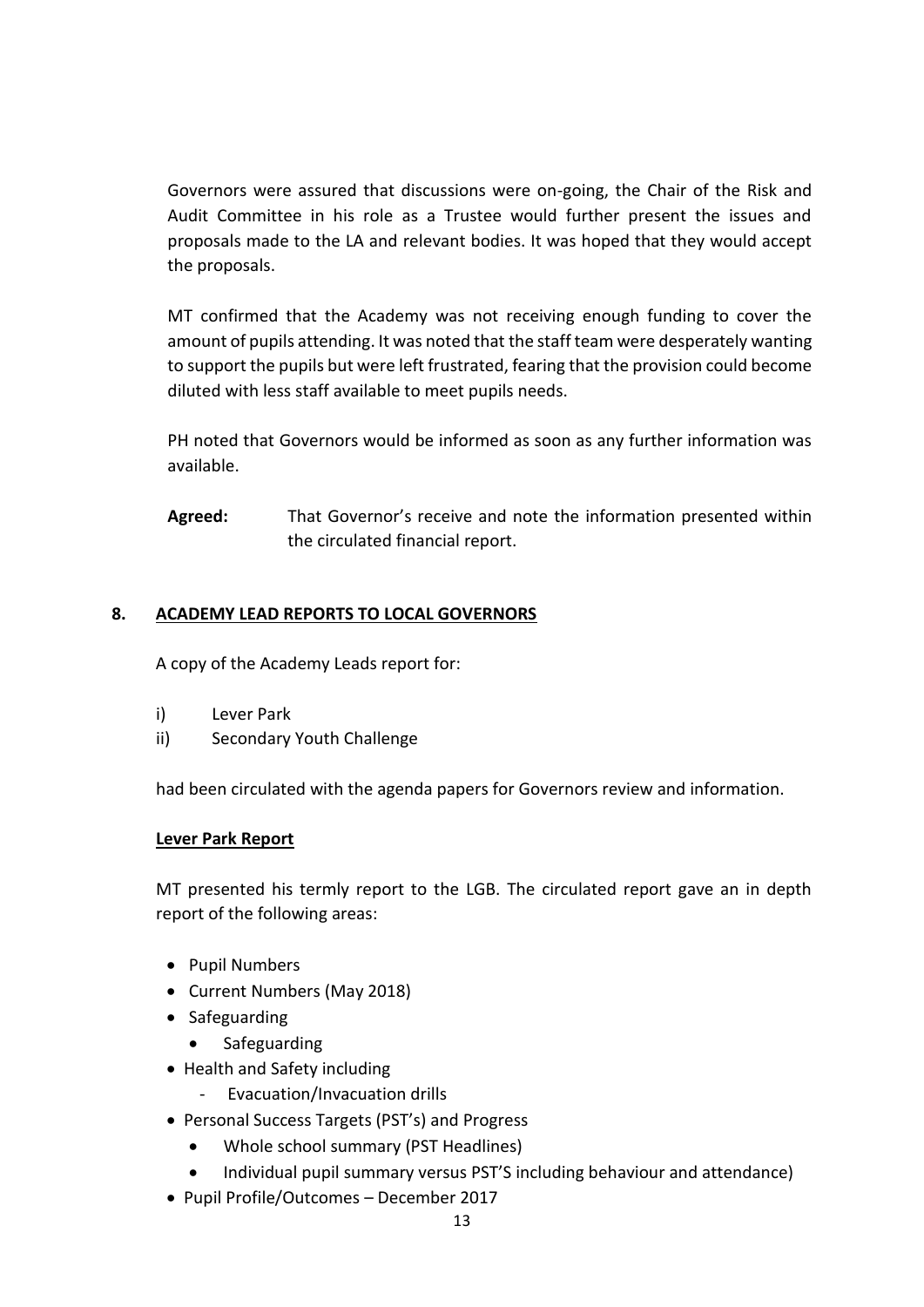- Looked After Children
- Behaviour Analysis
- Attendance Analysis
	- Whole school
	- Power group
	- EAL Pupils
- Quality of Teaching
- Pupil Destinations
- Personnel Issues
- Outcomes from external examinations

Aspects of the report were highlighted with questions invited from Governors as appropriate.

#### Capacity

Further to the report MT noted that Lever Park was currently 7 pupils over capacity.

#### A Governor asked how this impacted on staffing.

PH noted that this did impact negatively on staff but was not just about staffing, the school was very inclusive. The matter led back to the previous discussion regarding the need for more funding and the fact that the school were not receiving enough funding for the number pupils attending. The school did not want to turn pupils away that clearly needed their support.

#### Safeguarding

C-Poms was proving to be a very effective system for recording and reporting all incidents, with all information now being stored in one place. It was noted that the number of incidents had increased as per the detail recorded on the circulated report but that was because all incidents regardless of the 'level' were now recorded. It was confirmed that the records were well maintained and accurate.

A Governor asked if the levels of the incidents recorded could be separated on future reports. It was agreed that they could.

Action: MT to separate the incidents into 'levels' for future reports.

#### Personal Success Targets (PST's)

A Governor asked MT if the PST's were in line with where he wanted them to be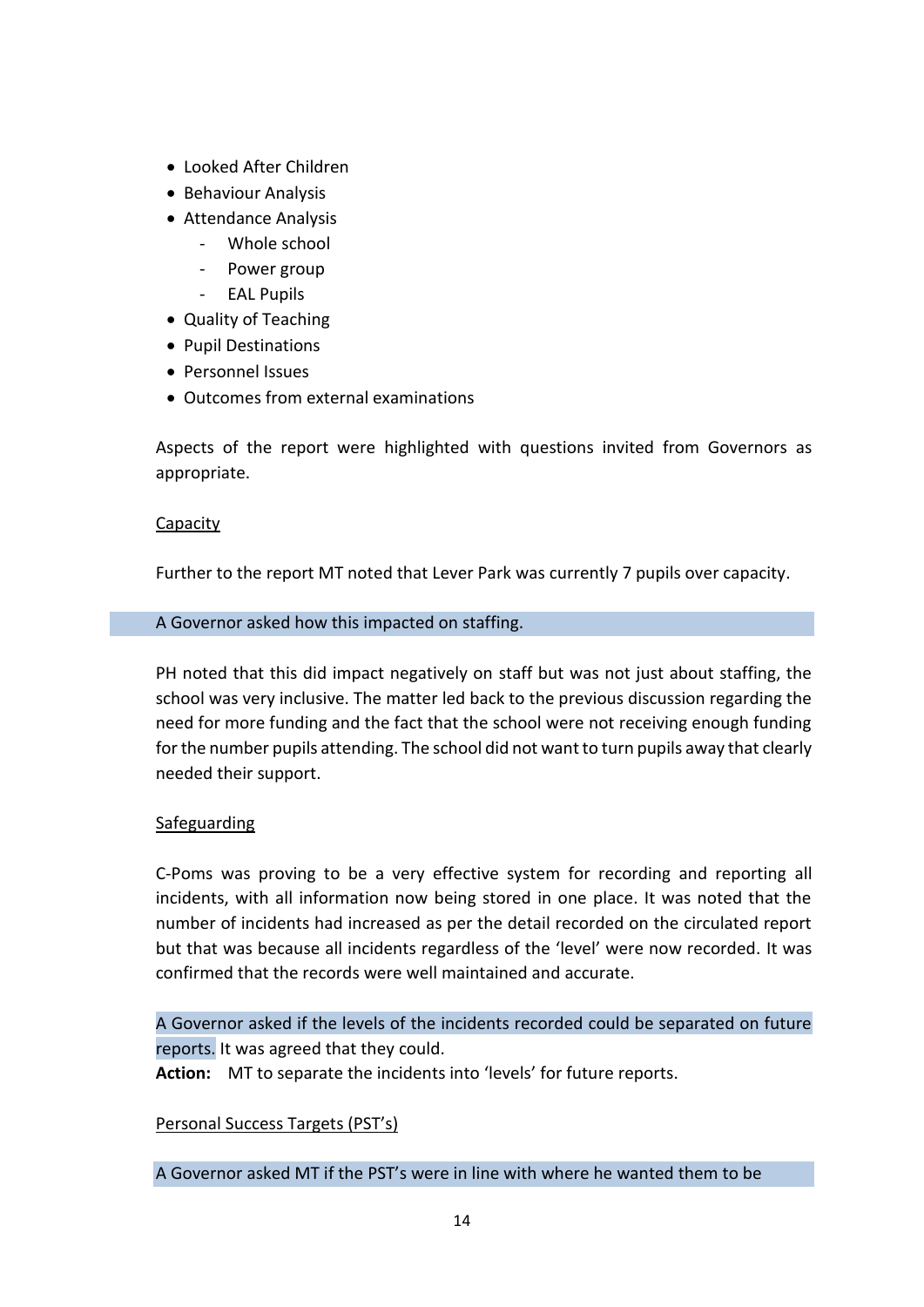MT confirmed that they were and felt re-assured that the system in place was working well. It was noted that the targets were constantly changing due to the individual needs of the pupils. It was also noted that a benchmarking exercise could be undertaken against the raw data to highlight any improvements for areas such as exclusions.

A Governor referred to attendance targets. MT confirmed that there was 90% attendance at Lever Park last week which was very pleasing.

PH referred to the PST's report presented in respect of English and asked MT to re-check the figures presented as it was felt that these did not equate to 100% and may not be correct.

MT agreed to review and re-circulate the report as appropriate.

**Action:** MT to review the PST's report in respect of English and re-circulate to all Governors at the earliest opportunity.

The Chair thanked MT for his informative report.

#### **Secondary Youth Challenge**

RL presented her termly report to the LGB providing Governors with an in depth report and information in the following areas:

- Pupil Numbers (Jan  $18 -$ April 18)
- Pupil Movement Spring Term
	- Pathway Breakdown
- Safeguarding
- Children Missing Education
- Health and Safety including Evacuation/Invacuation report
- Personal Success Targets (PST's) and progress
	- Whole school summary (PST Headlines)
	- Individual Pupil Summary PST'S
- Looked After Children Spring 2018
- Academic Progress Maths and English Grouping Break downs
- Behaviour Analysis
	- Exclusion Data Spring Term 2018
	- Attendance Analysis
- Quality of Teaching
- Pupil Destinations
- Personnel Issues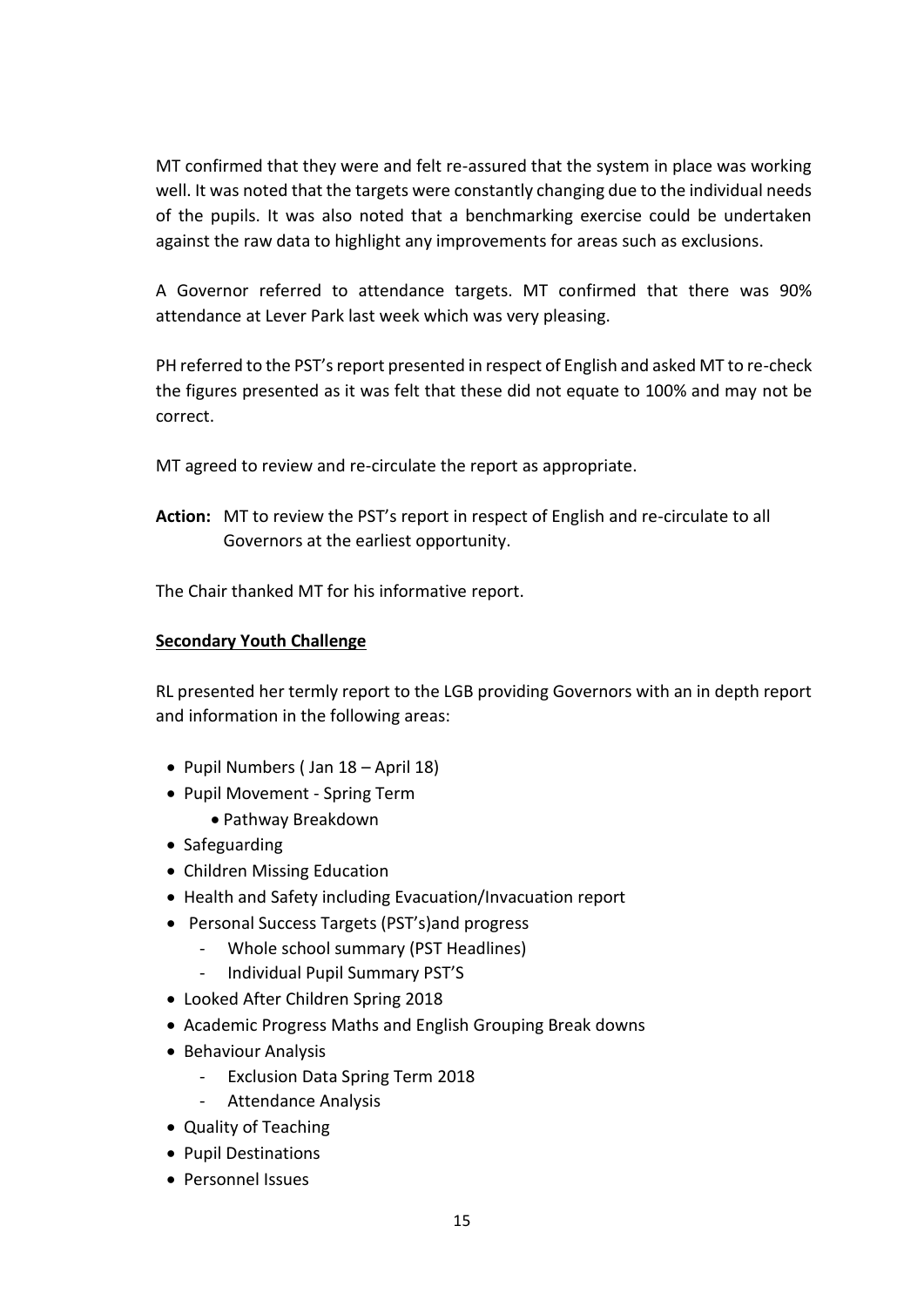Aspects of the report were highlighted with questions invited as Governors were guided through the details presented. Pupil Numbers

RL reported that pupil numbers were increasing but that the pressure was currently easing with the year 11 students leaving.

### Personal Success Targets (PST's)

RL noted that the figures were lower at Youth Challenge than at Lever Park due to the constant movement and fluctuation of pupils coming and going. No pupil exceeded their behaviour targets, there were no figures to present as they moved on to their next target. It was therefore difficult to measure improvement due to the constant movement in and out of the provision.

### Attendance

RL informed Governors that YC had recently employed and additional teacher to work alongside PO to support the increasing number of pupils that were disengaged. PO also worked very closely with a number of pupils to encourage their attendance.

A Governor referred to International New Arrivals (INA's) and asked if the provision supported any INA's.

RL explained that a number of INA's had attended during the summer term together with a number of children Missing Education. The school worked closely with Steve Berryman, LA Early Interventions Manager to monitor this area, reporting any instances and concerns.

PH confirmed that there had been a number of instances with one specific family but assured Governors that this matter was being monitored very closely.

#### Pupil Destinations

A Governor asked what careers education was provided to the pupils and how they were prepared for post 16 and planned for their future destinations.

RL confirmed that the year 11 pupils had been working closely with the school Connexions Advisor, alongside two Learning Mentors and other outside agenciesto best prepare them for post 16. As per the report, activities had included: 1:1 interviews with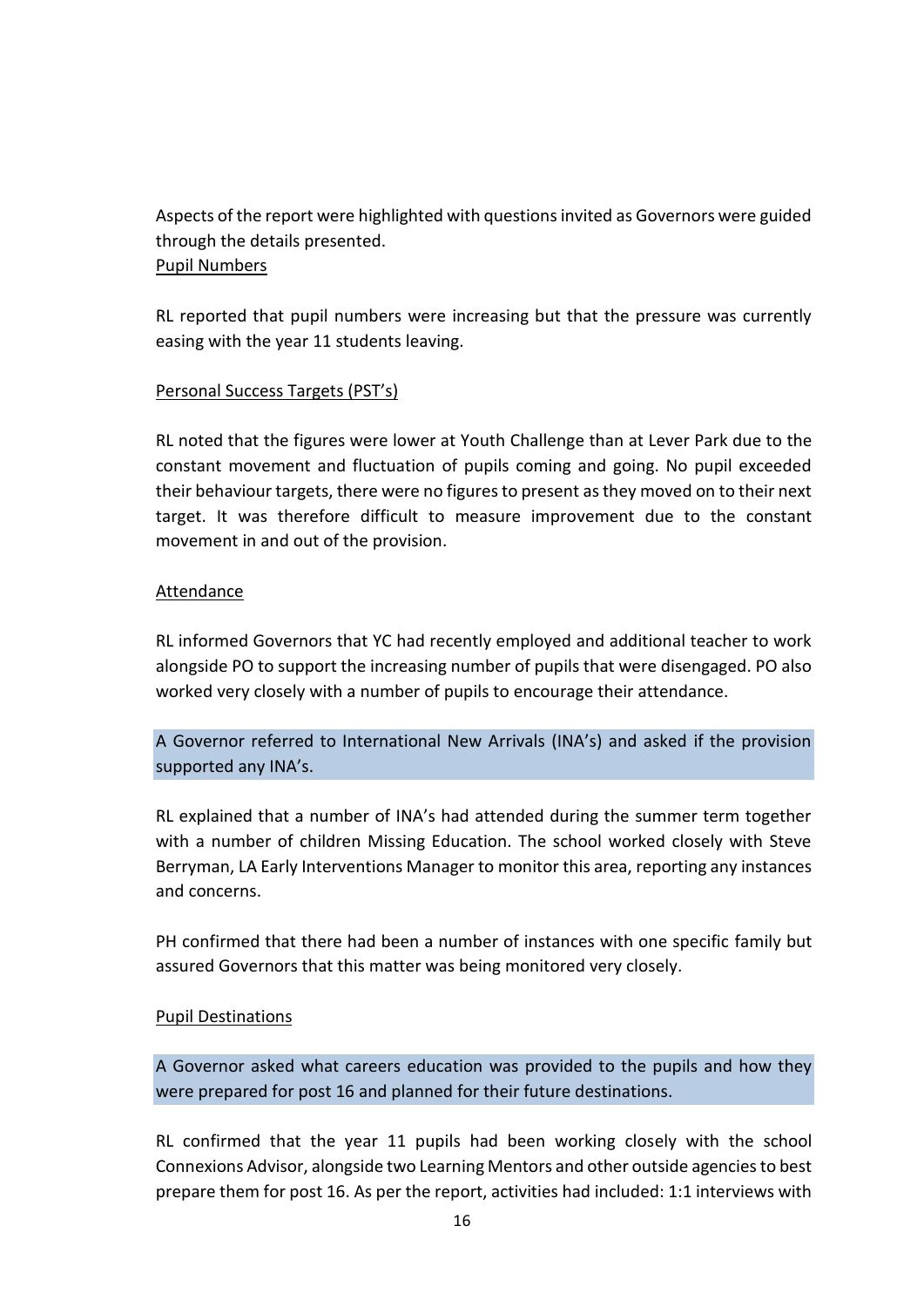Connexions, work experience opportunities, attending college careers/open days, opening of bank accounts and other training provider visits.

A Governor referred to careers advice and suggested the following careers education organisations that may be useful for the Academy Leads to pursue:

- Gatsby Education
- Start Education
- The Careers Enterprise Network
- **Action:** RK to forward the necessary links to access the careers educational specialists as recommended.

# 8.1 School Self-Evaluation (SEF) update

A copy of the SEF for both YC and LP had been circulated with the agenda papers for Governors review and information.

PH reported that an analysis of the SEF for Lever Park had recently been undertaken and was currently in the process of being re-written in order for it to link into the AP handbook. A meeting for PH and MT to review this had been arranged for the Friday morning of the half term break.

The Chair referred to the judgements made by the School Improvement Professional (SIP) noting that all Governors were required to be clear what the judgements were for both settings, particularly in the event of a potential Ofsted inspection.

PH discussed the potential Ofsted inspection arrangements, noting that he felt this was imminent. With this in mind, arrangements had been made for well-respected external assessor, Sonia Oyan to visit Lever Park on 25 June 2018 and Youth Challenge on 3 July 2018 to undertake a review and provide an external appraisal of both provisions in order to provide challenge and an evidence base and also confirm the judgements made. It was noted that the LA had agreed to pay for this service.

RL suggested that Governors attend the visit undertaken by Sonia, external assessor on 25 June and 3 July to gain experience of what was required, if they were available.

PH noted that he felt both settings were well prepared and held a strong evidence base including the reports submitted from all link Governors visits, highlighting any required actions and suggestions.

PH informed Governors that arrangements were also being made to hold a staff/Governor conference in July 2018 with two interactive sessions to be included in order to prepare staff and Governors for the next Ofsted inspection.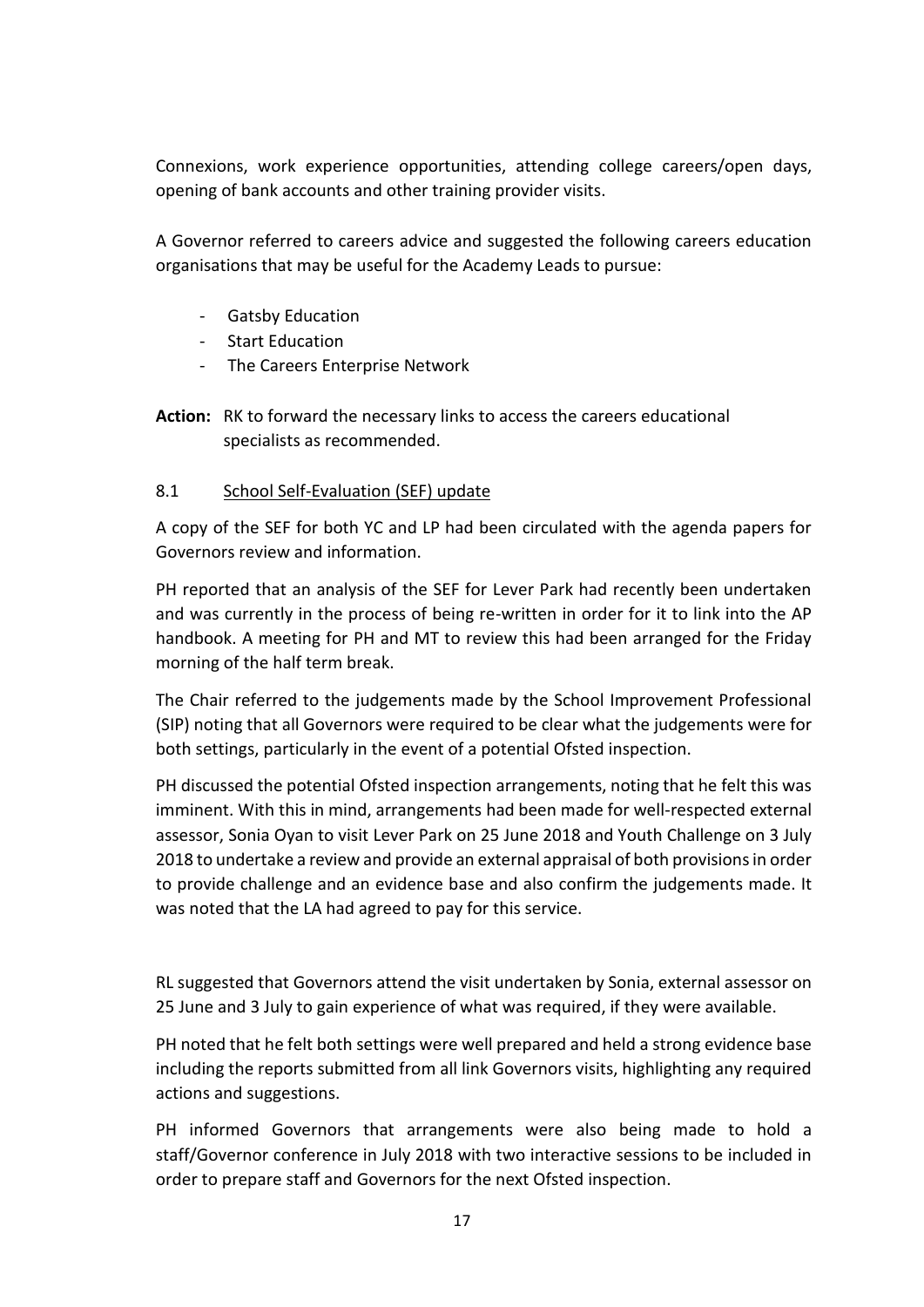Governors noted that this would be a useful opportunity to be part of as it was important that they were prepared and aware of the script required.

PH noted that he felt a meeting with PH, HC, RL and MT was required at the earliest opportunity to discuss a development plan around Governance to ensure that Governance is effective. This was agreed.

AF referred to a potential Ofsted visit and the rolling note of the SIP visit reports that had been circulated.

It was felt that whilst there was a wealth of information provided and a detailed analysis given, these were far too long. It was therefore suggested that a summary report be compiled to give a much simplified message of the position of the individual setting and would be more effective in these circumstances.

The Chair noted that the judgements made and recorded within the Academy Leads reports ought to match those made by the SIP.

PH agreed with the suggestions made noting that the SIP summaries would need to be completed prior to Sonia's visit to both settings later this term. It was also noted that the judgements ought to be reviewed to ensure there were no conflicts, as she would also be testing these.

AOC suggested presenting the headlines of the SIP in a summary report using bullet points and/or a power point presentation to give a clear and concise message.

#### **Action:**

- i) PH and MT to review the SEF and re-circulate it to all Governors once complete.
- ii) PH to make the necessary arrangements to circulate an invite to all Governors to attend the external assessors visit arranged for 25 June and 3 July 2018.
- iii) PH to make the necessary arrangements to meet with HC, RL and MT to discuss a suitable action plan around Governance to ensure it was effective.
- iv) PH to ensure that a summary of the SIP reports is completed prior to the assessor visiting both academies
- v) AOC and AF to meet with PH and RL to consolidate all items and create a summary of the SIP report for each setting.
- **Agreed:** That the progress made on School Self-Evaluation for both settings be noted.
- 8.2 Termly Report on Children Looked After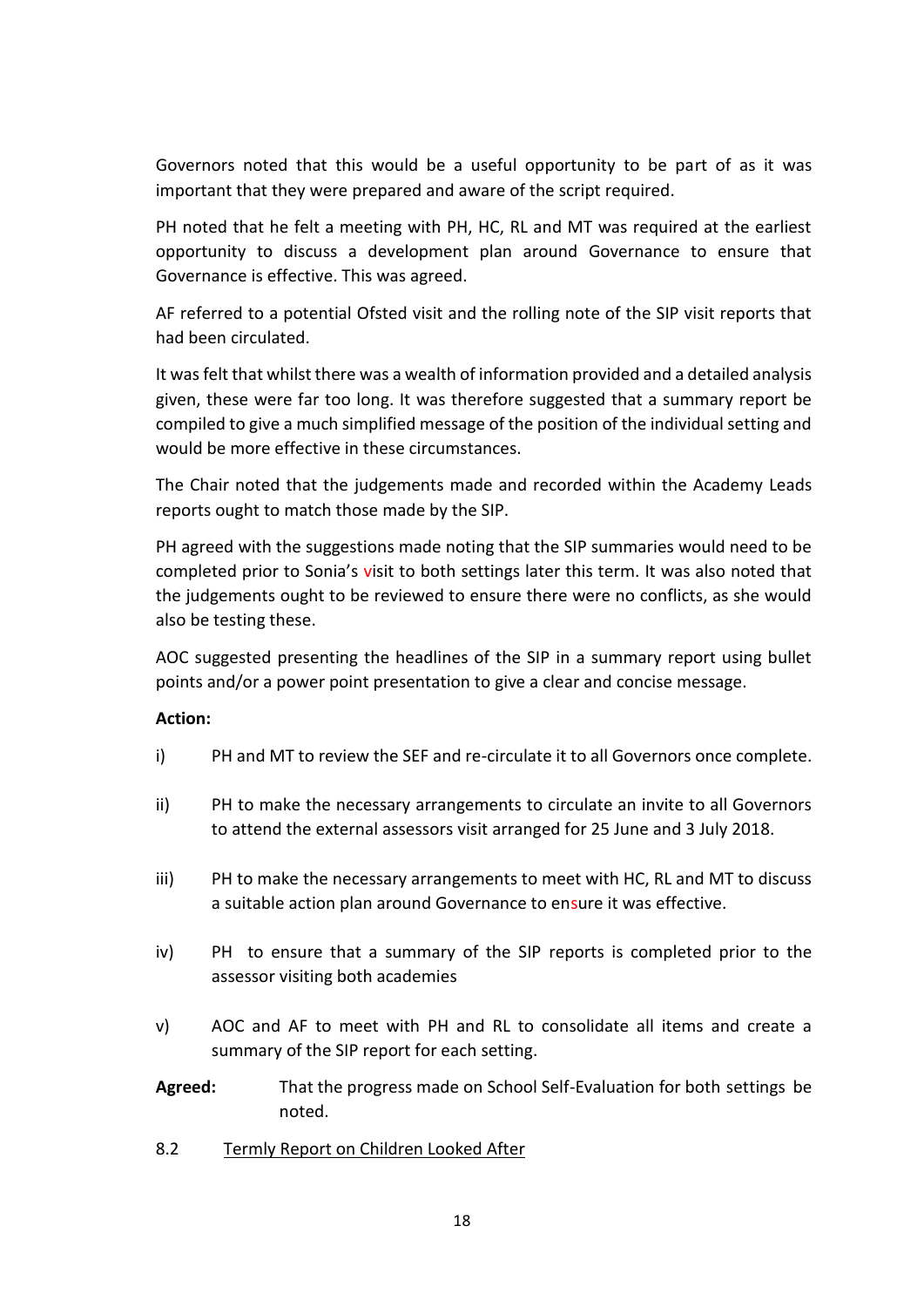The Academy Leads for both Youth Challenge and Lever Park confirmed that they had reported on the school's provision for Children Looked After as part of their circulated reports and that the necessary support strategies were in place for these Children.

**Agreed:** That the Academy Leads for both settings termly report on the school's provision for Children Looked After be received.

# 8.3 Termly Report on Attendance including Children Missing Education and those children on part-time Timetables

The Academy Leads reported that there had been no cases of children missing education since the last Governing Board meeting.

The Clerk referred to the report that had been circulated with the agenda papers regarding pupils on a part-time register.

As well as reporting on Children Missing Education, schools had a statutory duty to inform the local authority of any part-time education arrangements of pupils. Governors should have sufficient information about children and young people who are not accessing school in the usual way, so that governors can challenge the amount of provision being made and evaluate its effectiveness. With this in mind the Academy Leads both reported that there were currently no part time arrangements in place for pupils at the school.

RL confirmed that any concerns in these area were always reported to the LA and that the Academy worked very closely with Steve Berryman's team for early intervention.

**Agreed:** That the Academy Lead's report on 'Children Missing Education' and 'Part-Time Timetabled Pupils for both settings be received and noted.

#### 8.4 Report on Pupil Premium Grant for 2017/18 and 2018/19 Allocation

The Academy Leads reported on the Pupil Premium funding received for 2017/18 and its use to overcome barriers to learning. A report had also provided on the 2018/19 allocation.

DS confirmed that the following PPG reports were on the website for:

- 2015/16 actual spend and evaluation of spend
- 2016/17 intended spend and evaluation of spend
- 2017/18 intended spend was on the website but had not yet been evaluated until year end on 31 August 2018
- 2018/19 intended spend was yet to be determined and would be published on the site once confirmed.

AF Suggested that the Academy appoint a PPG champion as this seemed an area of weakness across the Academy.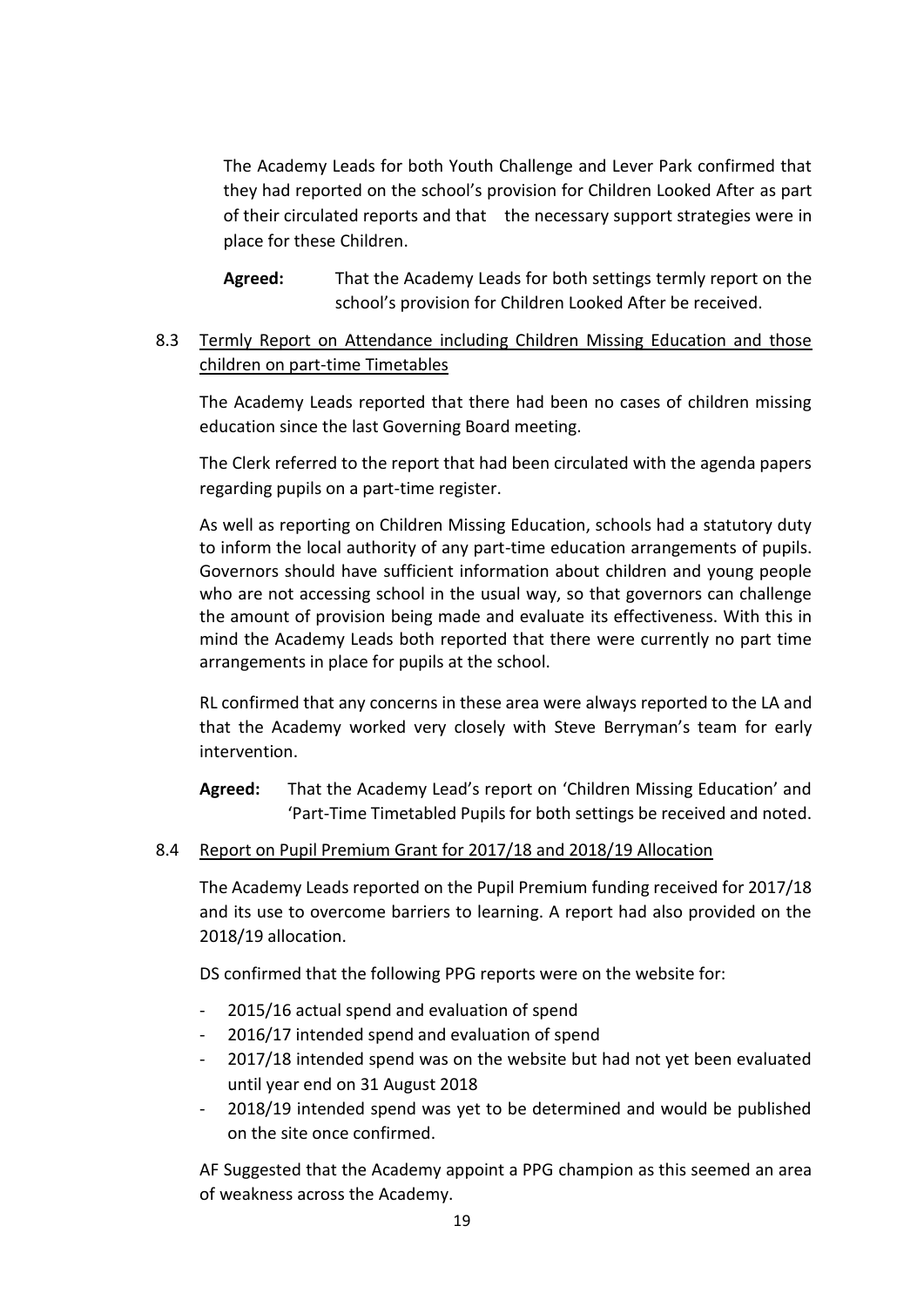PH agreed that support for this area was required and suggested that external support may be beneficial.

Governors discussed this matter noting the need for the reports to show comparisons for pupils eligible for PPG v non PPG pupils and also taking into account national figures.

AOC confirmed that a track of the spending in this area was required.

RL noted that the PPG funding likely equated to the salaries of the staff supporting in addition to the transport provision and driver and other enrichment activities.

- **Action:** Academy leads to include comparative PPG detail and impact in their future termly report.
- **Agreed:** That the Head Teacher's termly report on the Pupil Premium be received.
- 8.5 Evacuation/Invacuation Reports

The Academy Leads confirmed that details regarding Evacuation/Invacuation procedures for the current term had been highlighted within their individual circulated reports.

- **Agreed:** That the Academy Leads termly report on evacuation/Invacuation procedures be received
- **Agreed:** That the academy leads reports for both Lever Park and Secondary Youth Challenge be received with thanks.

#### **9. SCHOOL IMPROVEMENT PROFESSIONAL (SIP) ACADEMY VISITS**

#### 9.1 Lever Park

A copy of the report following the SIP visit held on 19 March 2018 had been circulated with the agenda papers for Governors review and information.

#### 9.2 Youth Challenge

A copy of the SIP reports following the summer term visit on 28 February 2018 had been circulated to all Governors for their review and information.

The Chair noted that the length of the rolling note of the SIP visits for both settings had been discussed at a previous item. It was noted that this was not a criticism as the rolling notes did provide a very detailed account. However, it had been felt that a shorter summary could be more effective, in particular for Ofsted purposes, in order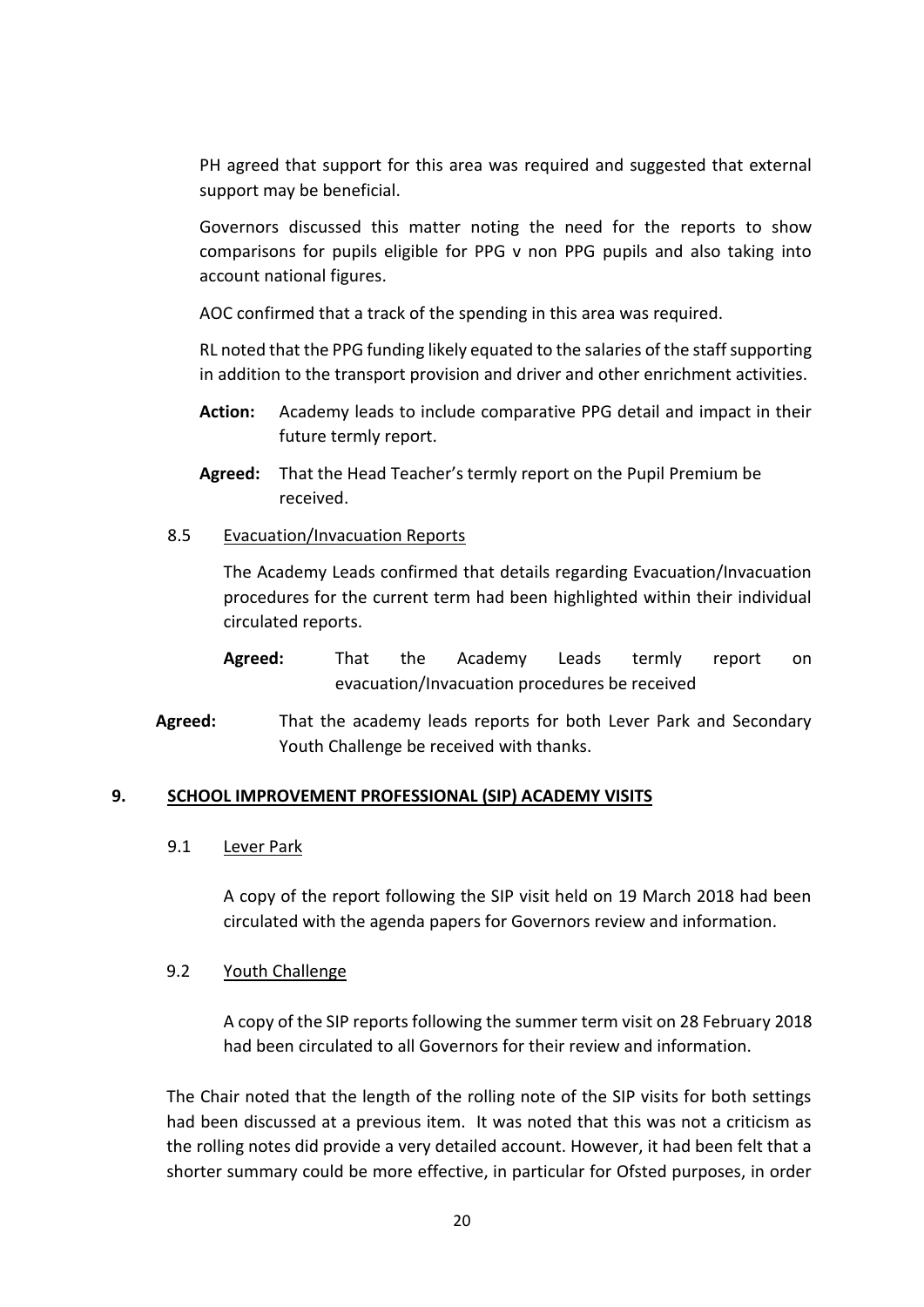to ensure that vital information stood out and was not lost in the wealth of detail provided in the rolling notes.

## **Agreed:**

- i) That Governor's receive and note the information provided within the SIP reports.
- ii) That a shorter summary of each SIP report be compiled ahead of the external assessors visit planned for 25 June and 3 July 2018.
- **Action**: PH, AF and AOC to further review the SIP reports and consolidate the information to present a concise summary report for both LP and YC academies.

# **10. POLICY APPOVAL**

The Chair referred to the following Policies that had been circulated to Governors for their review and approval for both academy settings as appropriate:

- Attendance both settings
- Accessibility YC only
- Invacuation/Evacuation both settings
- School Closure and Evacuation LP only
- Absconding Policy LP only

It was noted that the Safeguarding and Child Protection Policy referred back to this meeting had been removed as this was a Trust wide policy and therefore not required to be approved at Local Board level.

Governors discussed and approved each policy.

The Chair referred to a number of amendments that were required as follows;

- Attendance Policy for Lever Park The font and front cover was required to be amended to be in the same format as that for YC.
- Invacuation/Evacuation Policy for YC font to be amended to be uniform with the other policies
- Absconding Policy needs to include Lever Park on the front cover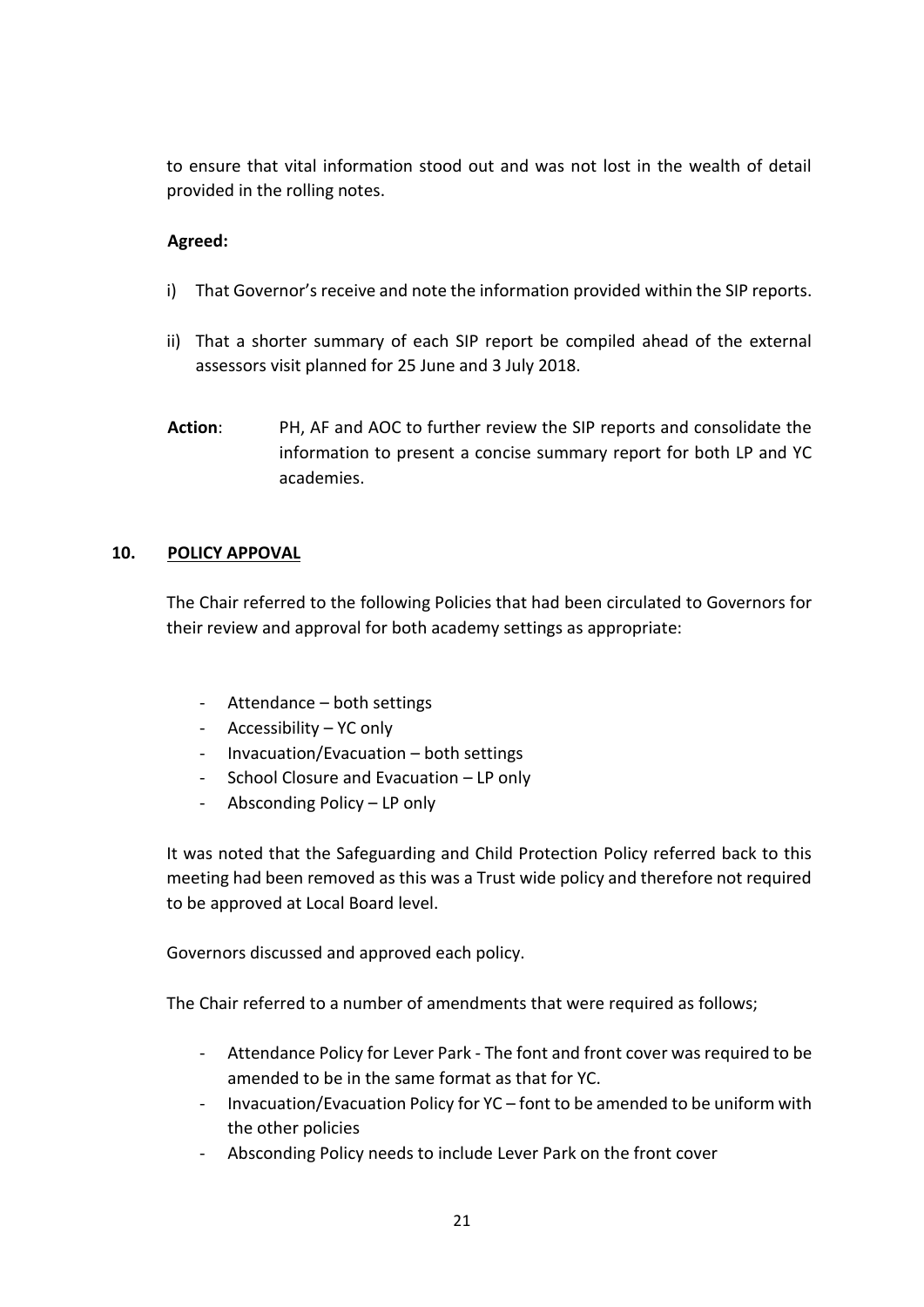DS noted that these amendments would be made prior to publication on the website.

RL noted that an absconding policy had not been circulated for YC as it was not a statutory Policy. If Governors wanted to see this it could be circulated if required.

AF referred to the guidance downloaded from 'the key' and asked what the protocol was for policy approval by the LGB. It was understood that only the statutory policies were required to be approved by the LGB.

Governors discussed this matter and suggested that Link Governors scrutinise and approve any non-statutory polices within their specific link area. This would also provide an additional layer of challenge and effective monitoring.

PH concurred with the suggestions made. It was also noted that timely review periods ought to be diarised in to ensure all policies were up to date and fit for purpose. PH confirmed that he would include an extra column on the review schedule to include a review date

- **Action:** PH to amend the Policy review schedule to include a column for a Policy review date and details of the Link Governor to undertake the review.
- **Agreed:** That the Policies as listed above for both academy settings be approved.

#### **11. SCHOOL WEBSITE COMPLIANCE**

The Clerk had previously advised that academy and multi academy trust boards must publish specific information on their websites to comply with requirements contained in both the academies financial handbook and the trust's own articles of association.

As part of an Ofsted Inspection, the inspection team will look to ensure that the academy website was up to date.

At the last meeting DS and MH had been tasked with undertaking a review to ensure compliance with a report back at this meeting.

MH reported that a review had been undertaken resulting in some actions being required to be addressed before full compliance could be confirmed. He planned to further review this on 11 June 2018 with report back at the next meeting.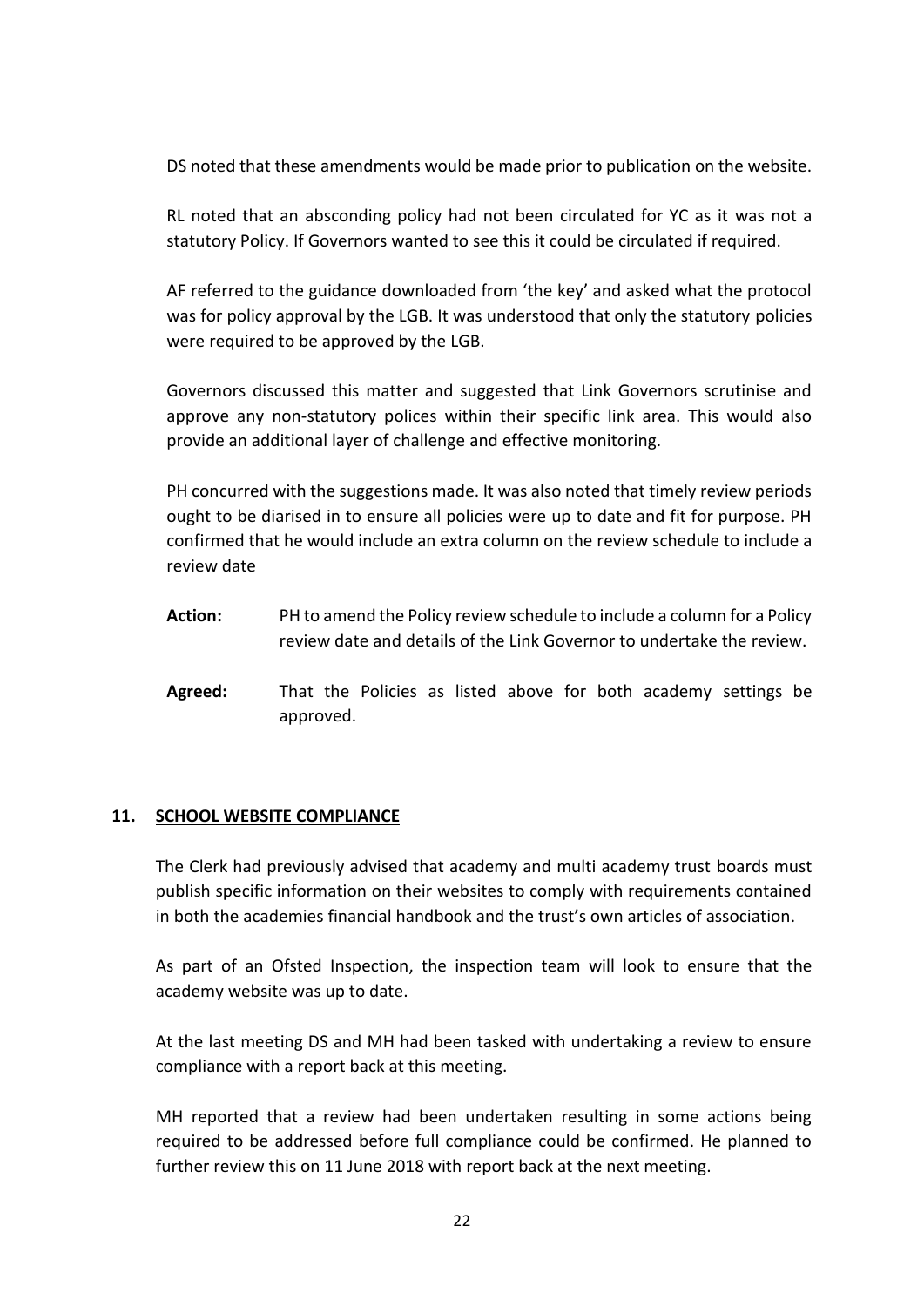**Action:** MH to further review the academies website and report back on its compliance at the autumn term 2018 meeting.

### **12. CLERKING AND SUPPORT SURVEY 2018**

The Clerk reported that as part of the Governance Services Team's commitment to service delivery, all Chairs of Governors and Head Teachers of schools and academies that buy into the Governor Clerking and Support Service were invited to take part in the 2018 biennial clerking and support service delivery survey.

The survey aimed to seek the views of customers to ensure that the service provided was consistent with the service level agreement and the expectations of governing and trust boards. It was intended that the data collected would be used to ensure continued improvement of the service governing and trust boards receive.

Questions on areas such as the accuracy of advice and information given by the service, the team's focus on customer care and support and the quality of documentation including minutes, agendas and reports, are included within the survey.

An email link would be sent to all Chairs and Heads throughout the summer term to access the survey online and feedback would be provided to all schools once the information has been collated and analysed.

## **Agreed:**

- i) That the board note the report
- ii) That the Chair and PH respond to the survey on behalf of the Board.

#### **13. GENERAL DATA PROTECTION REGULATIONS (GDPR)**

The Clerk reported on the General Data Protection Regulation (GDPR) which would apply to all organisations that processed personal data, including schools and academies, from 25 May 2018. It was noted that this would replace the Data Protection Act.

The Clerk advised that trustees and local governors should have an awareness of the changes and ensure that their academies were compliant with the new regulation as the trust board were ultimately responsible for this. Whilst the general concept and principles of the Data Protection Act remained the same, there were new obligations for organisations including stricter sanctions and further rights for individuals.

Under the new regulations, the definition of personal data would include identification numbers online identifiers and/or location data as well as factors relating to the physical, psychological, genetic, mental, economic, cultural or social identity of a natural person. Data such as IP (internet protocol) address or roll number would also amount to personal data.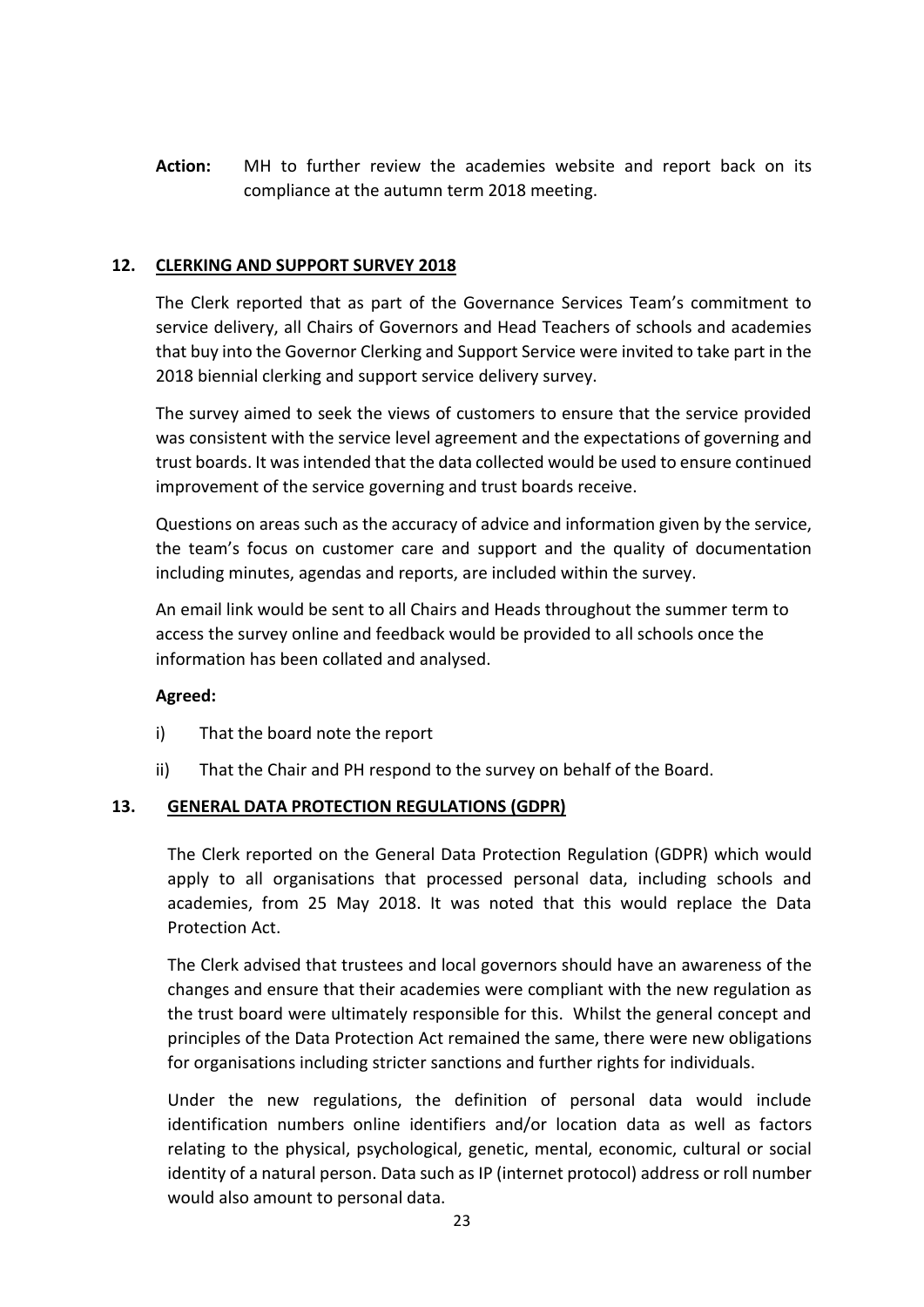Sensitive personal data would be replaced by special categories of personal data and explicit consent will usually be required when processing data within the various special categories.

As data controllers, the trust board would be responsible and accountable for compliance with the GDPR principles and must be able to demonstrate this. Trust Boards can ensure this compliance by:

- Increased Staff Awareness of GDPR
- Appointment of a Data Protection Officer (DPO)
- Reviewing Policies and Procedures, including data protection policy, privacy notices and subject access requests.

The Clerk reported that the Local Authority had provided support in respect of training for Business Managers / Finance Directors and Principals from a specialist company called 'Act Now'. Resource materials including a model information management policy for non-maintained schools and privacy notice templates had been made available via the schools extranet system.

It was further noted that following feedback from schools in respect of an SLA around the DPO role, the Local Authority were currently in discussions with schools about a proposed joint service offer from the Internal Audit and Risk Management teams at Bolton Council and Manchester City Council. Details of this proposal were being communicated to schools via consultation groups and further details had been published on the Extranet. Expressions of interest were to be submitted to Judith Smith, LA Principal Auditor.

DS reported that the Trust had appointed himself to the position of DPO.

A Governor asked of this was permissible given that DS was the Financial Director.

DS confirmed that this matter had been confirmed, a level of seniority was required and it was permissible.

A further discussion was held with the Chair noting that the matter of Schools being required to appoint a suitable DPO was raised at the recent Chairs briefing.

The Chair asked if a DPO was required at LGB level as well as at Trust level. DS noted that he had been appointed at Trust level and would represent all LGB's reporting to the Risk and Audit Committee as required.

**Agreed:** To note the content of the report and the Board's duty in respect of the General Data Protection Regulations.

## **14. NOMINATIONS FOR CHAIR AND VICE-CHAIR OF GOVERNORS**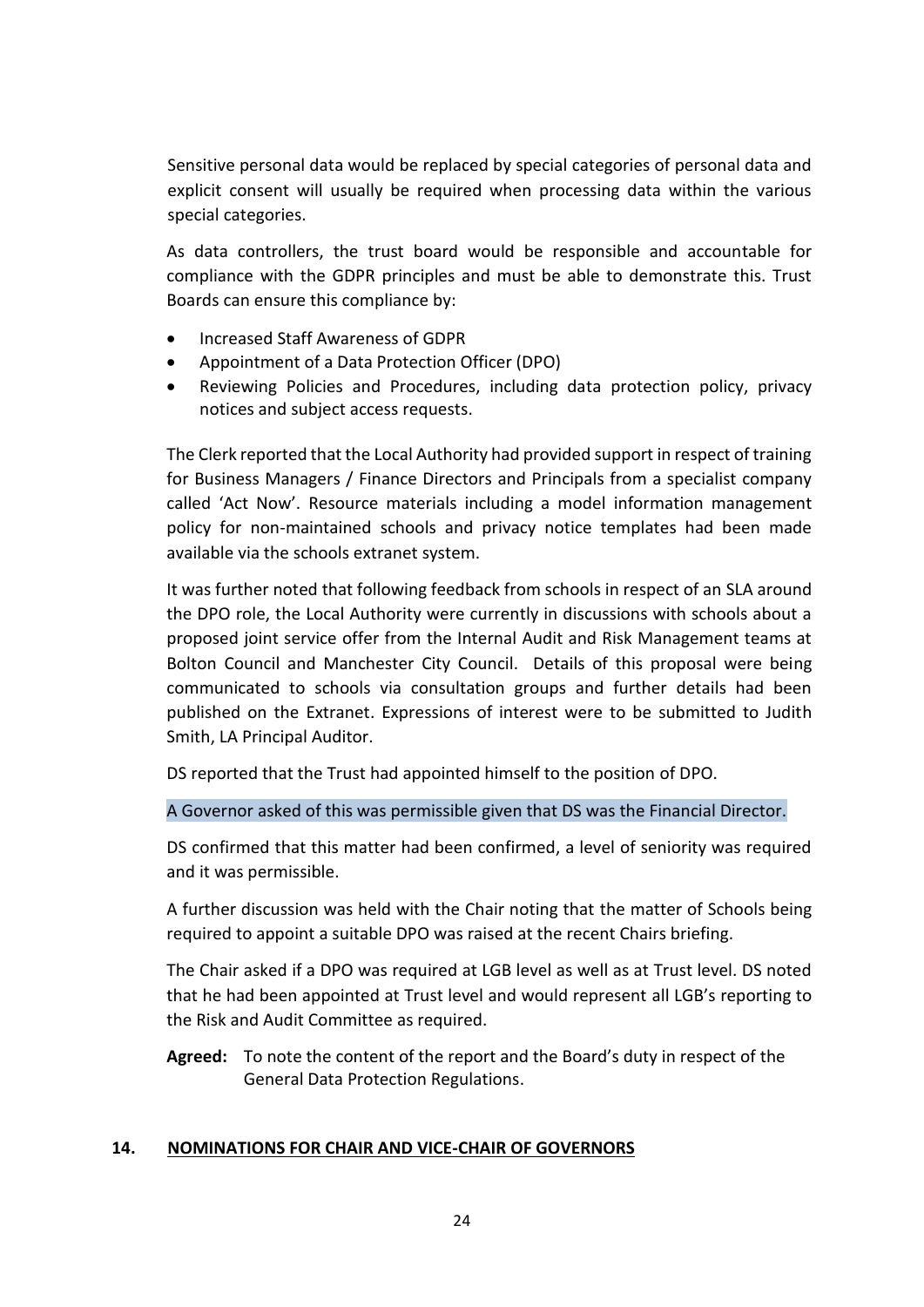The Clerk reported that the Governing Board's agreed procedures for nominating to the position of Chair and Vice-Chair require that the name(s) of any governor(s) wishing to be considered for election be included on the agenda for the autumn term meeting. If one or more names appear on the agenda, no other nominations could be taken at the meeting. Only if no names were listed on the agenda could Governors then be nominated/put themselves forward at the meeting.

Governors discussed this matter. HC and MH confirmed that they were happy to continue unless anyone else expressed an interest.

It was noted that a pro-forma had been distributed with the agenda for use by any eligible Governor (this excludes any governor who works at the school) to put their name forward and return the pro-forma to the Clerk to the Governors in advance of the agenda being issued for the meeting.

#### **15. GOVERNANCE GATEWAY BOARD AGREEMENT**

The Clerk had circulated a copy of the Agreement that was required to be signed by all Governors not present at the last meeting.

**Action:** Governors to complete the form as required and return it to the Clerk.

#### **16. DATES OF NEXT LOCAL GOVERNING BOARD MEETINGS**

The Clerk proposed the following meeting dates. It was noted that these dates had been agreed with PH and RL and set in line with Trust meetings and in line with other reporting purposes.

| Agreed: | That the meeting dates for the remainder of the 2018/19 academic year be |  |
|---------|--------------------------------------------------------------------------|--|
|         | as follows:                                                              |  |

| Autumn Term: | Thursday 18 October 2018 at 4.00pm at Lever Park                     |
|--------------|----------------------------------------------------------------------|
| Spring Term: | Thursday 14 February 2019 at 4.00pnm at Smithills<br>Youth Challenge |
| Summer Term: | Thursday 6 June 2019 at 4.00pm at Lever Park                         |

#### **RP submitted his apologies for the autumn term 2018 meeting**